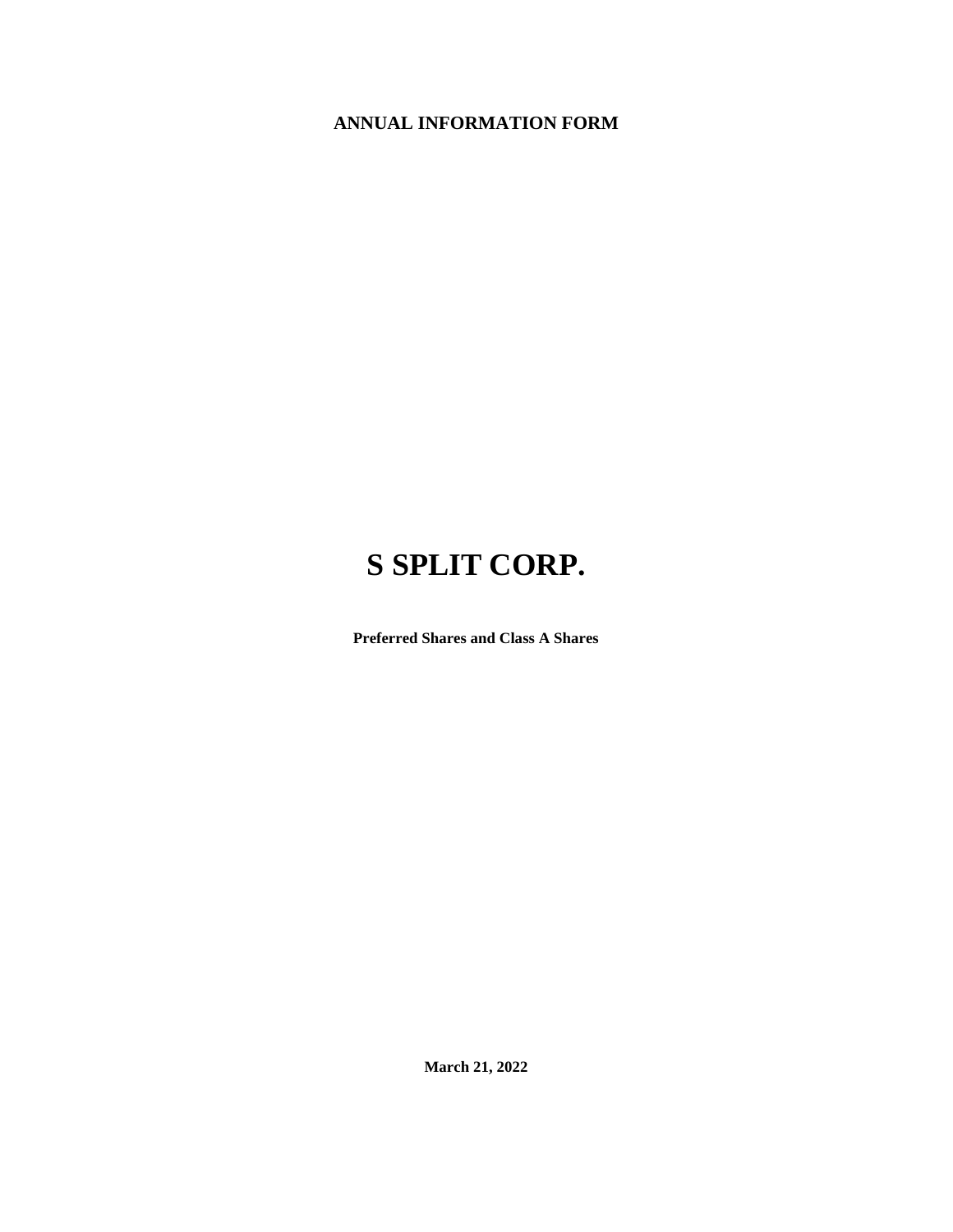## **Table of Contents**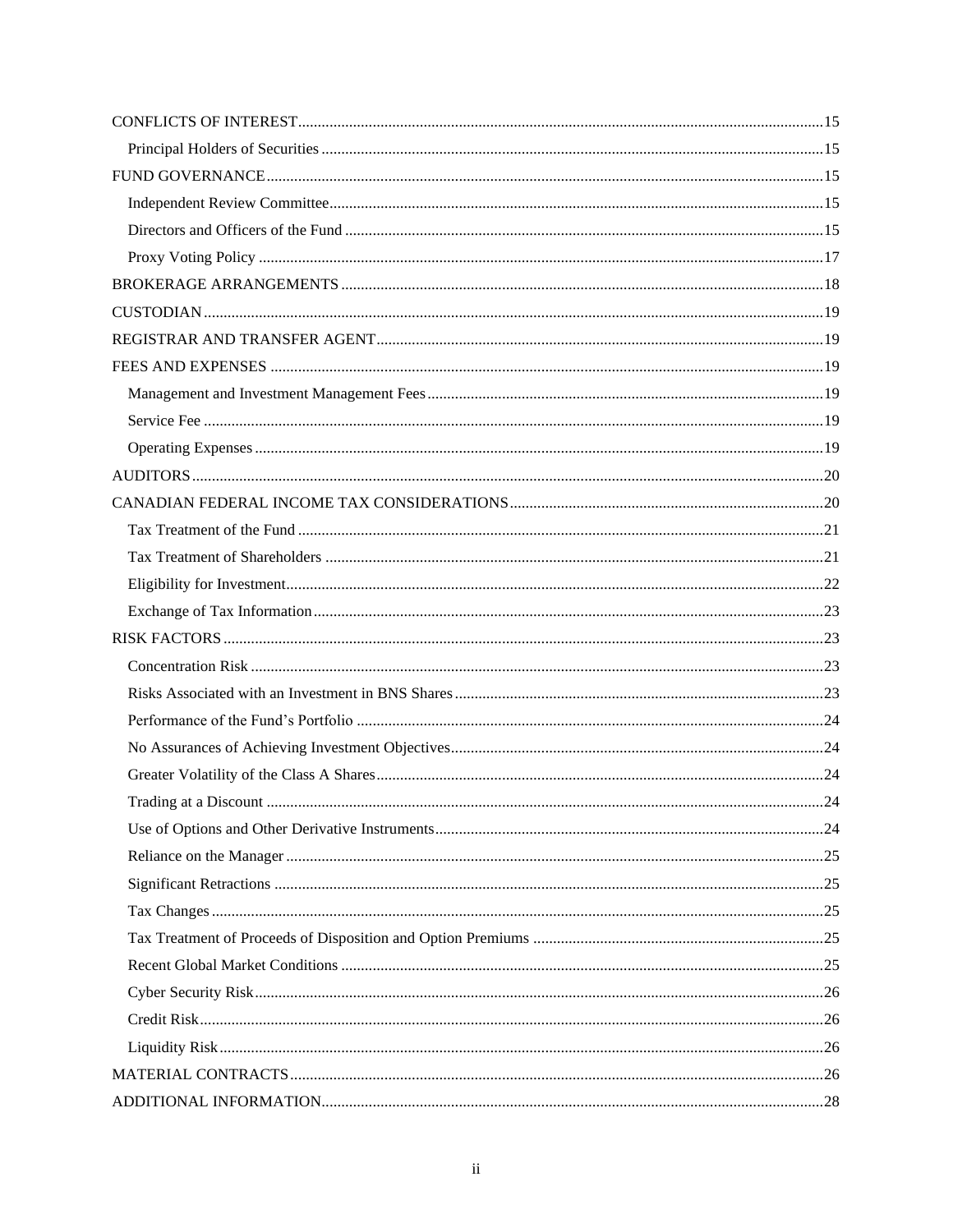#### <span id="page-3-0"></span>**FORWARD-LOOKING STATEMENTS**

Certain statements in this annual information form are forward-looking statements, including those identified by the expressions "anticipate", "believe", "plan", "estimate", "expect", "intend" and similar expressions to the extent they relate to the Fund (as defined below) or Mulvihill (as defined below). Forward-looking statements are not historical facts but reflect the current expectations of the Fund and Mulvihill regarding future results or events. Such forwardlooking statements reflect the Fund's and Mulvihill's current beliefs and are based on information currently available to them. Forward-looking statements involve significant risks and uncertainties. A number of factors could cause actual results or events to differ materially from current expectations. Some of these risks, uncertainties and other factors are described in this annual information form under the heading "Risk Factors". Although the forward-looking statements contained in this annual information form are based upon assumptions that the Fund and Mulvihill believe to be reasonable, neither the Fund nor Mulvihill can assure investors that actual results will be consistent with these forward-looking statements. The forward-looking statements contained herein were prepared for the purpose of providing investors with information about the Fund and may not be appropriate for other purposes. Neither the Fund nor Mulvihill assumes any obligation to update or revise them to reflect new events or circumstances, except as required by law.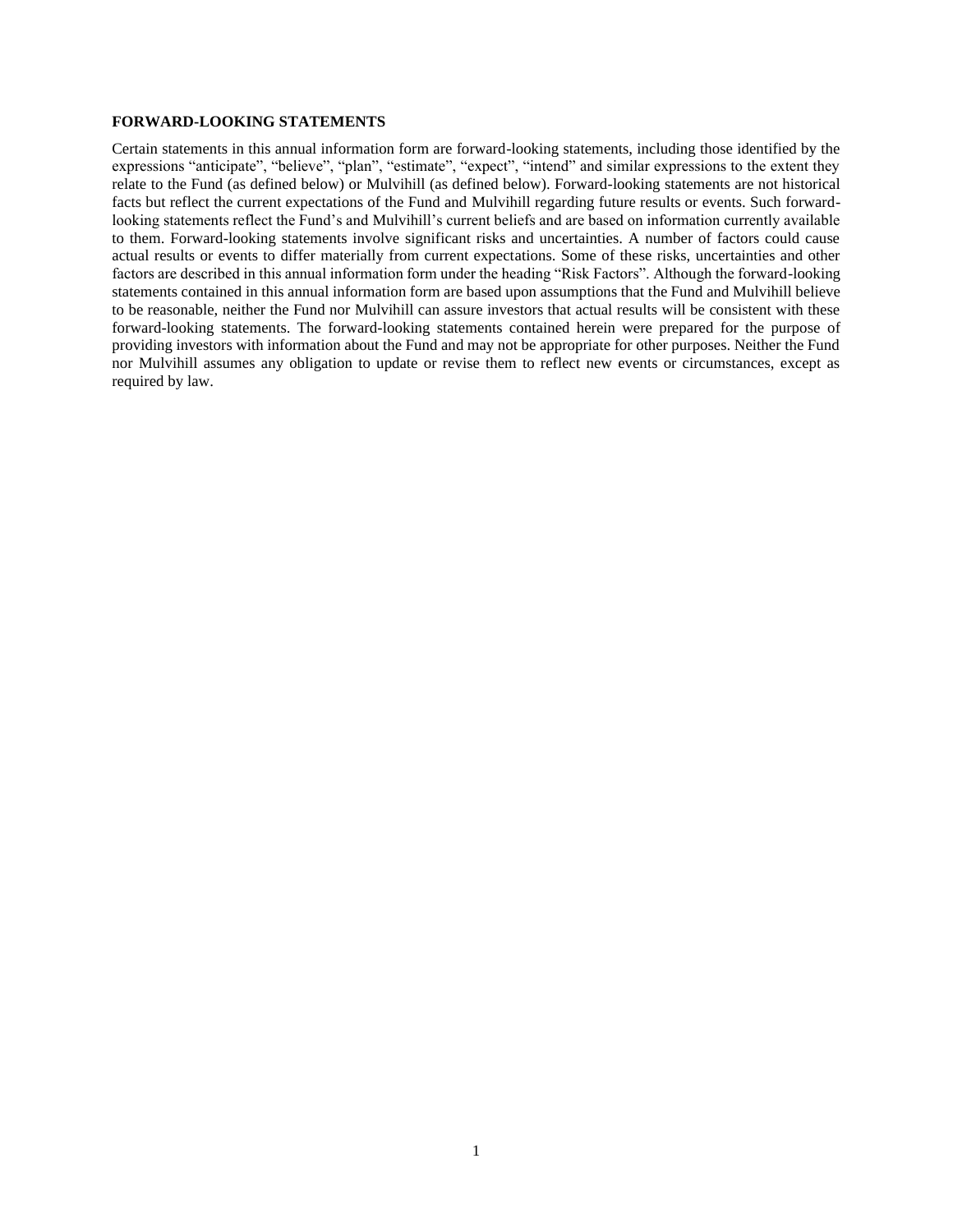#### <span id="page-4-0"></span>**THE FUND**

S Split Corp. (the "Fund") is a mutual fund corporation incorporated under the laws of the Province of Ontario on January 26, 2007.

The manager and investment manager of the Fund is Mulvihill Capital Management Inc. (formerly Strathbridge Asset Management Inc.) ("Mulvihill", "Manager" or "Investment Manager").

On May 11, 2007, the articles of incorporation of the Fund were amended to create the preferred shares (the "Preferred Shares") and the class A shares (the "Class A Shares") of the Fund. On May 17, 2007, the Fund completed its initial public offering of 4,500,000 Preferred Shares at a price of \$10.00 per Preferred Share and 4,500,000 Class A Shares at a price of \$15.00 per Class A Share. On May 31, 2007, the Fund completed an additional offering of 250,000 Preferred Shares at a price of \$10.00 per Preferred Share and 250,000 Class A Shares at a price of \$15.00 per Class A Share pursuant to the exercise of an over-allotment option granted to the Fund's agents in connection with the Fund's initial public offering.

On November 20, 2009, the Fund completed an offering of warrants to holders of its Class A Shares ("Class A Shareholders"). The Fund issued 3,818,100 warrants to subscribe for and purchase an aggregate of approximately 3,818,100 Units (as defined below). Each Class A Shareholder received one transferable warrant for each Class A Share held. Altogether 1,292,700 Class A Shares and 1,292,700 Preferred Shares were issued pursuant to the exercise of the warrants for gross proceeds of \$24.24 million.

On August 24, 2010, the Fund completed another warrant offering to holders of its Class A Shares. The Fund issued 3,923,580 warrants to purchase an aggregate of approximately 3,923,580 Units. Each Class A Shareholder received one transferable warrant for each Class A Share held. Altogether, 1,668,042 Class A Shares and 1,668,042 Preferred Shares were issued pursuant to the exercise of the warrants for gross proceeds of \$33.1 million.

On October 22, 2014, S Split Corp. announced that shareholders of the Fund had approved a proposal to extend the term of the Fund for seven years beyond its scheduled termination date of December 1, 2014, and for automatic successive seven year terms after November 30, 2021. As part of the extension of the term of the Fund, the Fund also made other changes, including:

- (i) providing a special redemption right to enable holders of Class A Shares and Preferred Shares to retract their shares on December 1, 2014 on the same terms that would have applied had the Fund redeemed all Class A Shares and Preferred Shares in accordance with the existing terms of such shares;
- (ii) providing that the annual redemption date shall be November 30 in each year, instead of June 30, commencing in November 2015;
- (iii) changing the monthly retraction prices for the Class A Shares and the Preferred Shares, such that monthly retraction prices are calculated by reference to market price in addition to net asset value; and
- (iv) allowing the Fund to consolidate the Class A Shares or redeem the Preferred Shares on a pro-rata basis, as the case may be, in order to maintain the same number of Class A Shares and Preferred Shares outstanding.

Pursuant to the special retraction right granted to shareholders in connection with the extension of the Fund, 255,199 Preferred Shares and 1,760,848 Class A Shares were surrendered for retraction. Shareholders received retraction payments of \$9.9141 per Class A Share and \$10.00 per Preferred Shares based on the terms under the special retraction right. In order to maintain an equal number of Preferred Shares and Class A Shares, the Fund redeemed 1,505,649 Preferred Shares on a pro-rata basis from all holders of record of Preferred Shares on December 5, 2014, representing approximately 51% of the issued and outstanding Preferred Shares. Each Preferred Share that was redeemed pursuant to the partial redemption was redeemed at a price equal to \$10.00, being the original issue price per Preferred Share.

On January 2, 2015, shareholders approved by special resolution change to the Fund's investment restrictions to enable the Fund to invest up to 10% of its net assets to purchase call options in respect of securities in which the Fund is permitted to invest.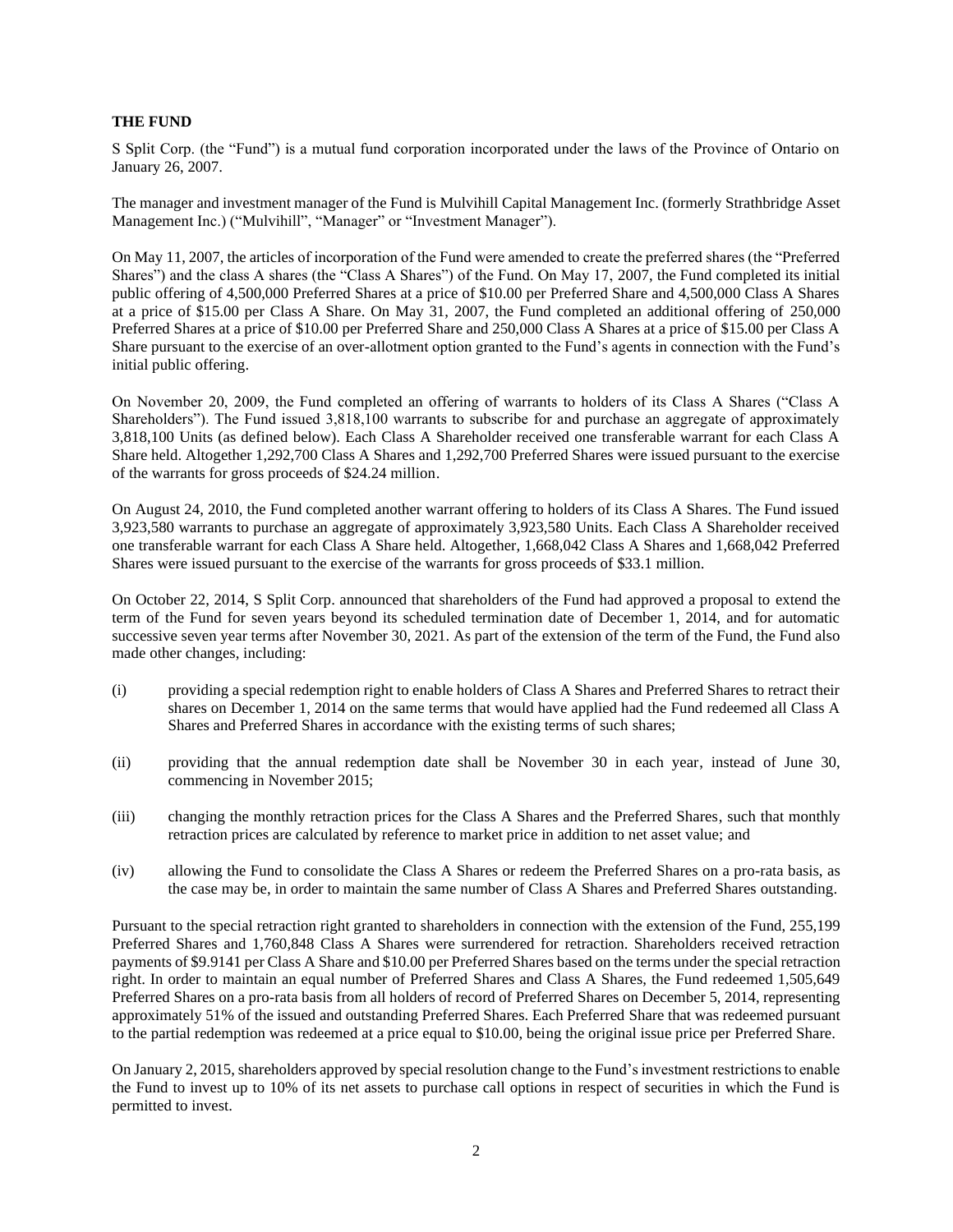On October 29, 2021, the termination date of the Fund automatically extended to November 30, 2028.

On November 19, 2021, the Fund announced a partial redemption of Preferred Shares in order to maintain an equal number of Preferred Shares and Class A Shares outstanding. An aggregate of 144,391 Preferred Shares were redeemed, on a pro rata basis from all holders of record on November 30, 2021, at a price equal to \$10.00 plus any declared and unpaid distributions thereon.

The outstanding Preferred Shares and Class A Shares are listed on the Toronto Stock Exchange ("TSX") under the symbols SBN.PR.A and SBN, respectively.

The principal offices of the Fund and of Mulvihill are located at 121 King Street West, Suite 2600, P.O. Box 113, Toronto, Ontario, M5H 3T9. The phone numbers, website address and e-mail address of Mulvihill are (416) 681-3900 (toll-free at 1-800-725-7172), www.mulvihill.com and info@mulvihill.com.

## <span id="page-5-0"></span>**INVESTMENT OBJECTIVES AND STRATEGY**

The Fund invests in a portfolio of common shares ("BNS Shares") of The Bank of Nova Scotia ("BNS"). The investment objectives for the Preferred Shares are: (a) to provide holders of Preferred Shares with fixed cumulative preferential monthly cash distributions in the amount of \$0.04375 per Preferred Share (\$0.525 per year) representing a yield on the issue price of the Preferred Shares of 5.25% per annum; and (b) to return the issue price of \$10.00 per Preferred Share to holders of Preferred Shares at the time of redemption of such shares on November 30, 2021 (the "Termination Date"). The investment objectives for the Class A Shares are: (a) to provide holders of Class A Shares with monthly cash distributions targeted to be 6.00% per annum on the net asset value ("NAV") of the Class A Shares; and (b) to provide holders of Class A Shares with the opportunity for leveraged growth in NAV and distributions per Class A Share.

The Fund employs an active covered call writing strategy to enhance the income generated by the portfolio and to reduce volatility. The strategy is a quantitative, technical based methodology that identifies appropriate times to write and/or close out option positions compared to continuously writing and rolling options every thirty days. This proprietary process has been developed by the Manager over many years through various market cycles. The Manager believes that in a flat or downward trending market, a portfolio that is subject to covered option writing will generally provide higher relative returns and lower volatility than one on which no options are written. However, in a rising market, the use of options may have the effect of limiting or reducing the total returns of the Fund since the premiums associated with writing covered options may be outweighed by the foregone opportunity of remaining fully invested in the securities comprising the portfolio. The composition of the portfolio, the number of BNS Shares that may be subject to call options and put options and the terms of such options will vary from time to time, based on Mulvihill's assessment of market conditions.

#### <span id="page-5-1"></span>**STATUS OF THE FUND**

The Fund is not a "mutual fund" for securities law purposes. The Fund differs from conventional mutual funds in a number of respects, most notably as follows: (a) while the Preferred Shares and the Class A Shares of the Fund may be surrendered at any time for retraction, the retraction price is payable monthly whereas the securities of most conventional mutual funds are retractable daily; (b) the Preferred Shares and the Class A Shares of the Fund have a stock exchange listing whereas the securities of most conventional mutual funds do not; and (c) unlike most conventional mutual funds, the Preferred Shares and the Class A Shares are not offered on a continuous basis.

## <span id="page-5-2"></span>**SHARE CAPITAL**

#### <span id="page-5-3"></span>**Issue of Preferred Shares, Class A Shares and Class J Shares**

The Fund is authorized to issue an unlimited number of Preferred Shares, an unlimited number of Class A Shares and an unlimited number of Class J Shares. The holders of Class J Shares are entitled to one vote per share.

#### <span id="page-5-4"></span>**Description of Units**

While the Preferred Shares and Class A Shares were offered separately, they were issued on the basis that there would be one Class A Share outstanding for every Preferred Share outstanding (together notionally considered a "Unit").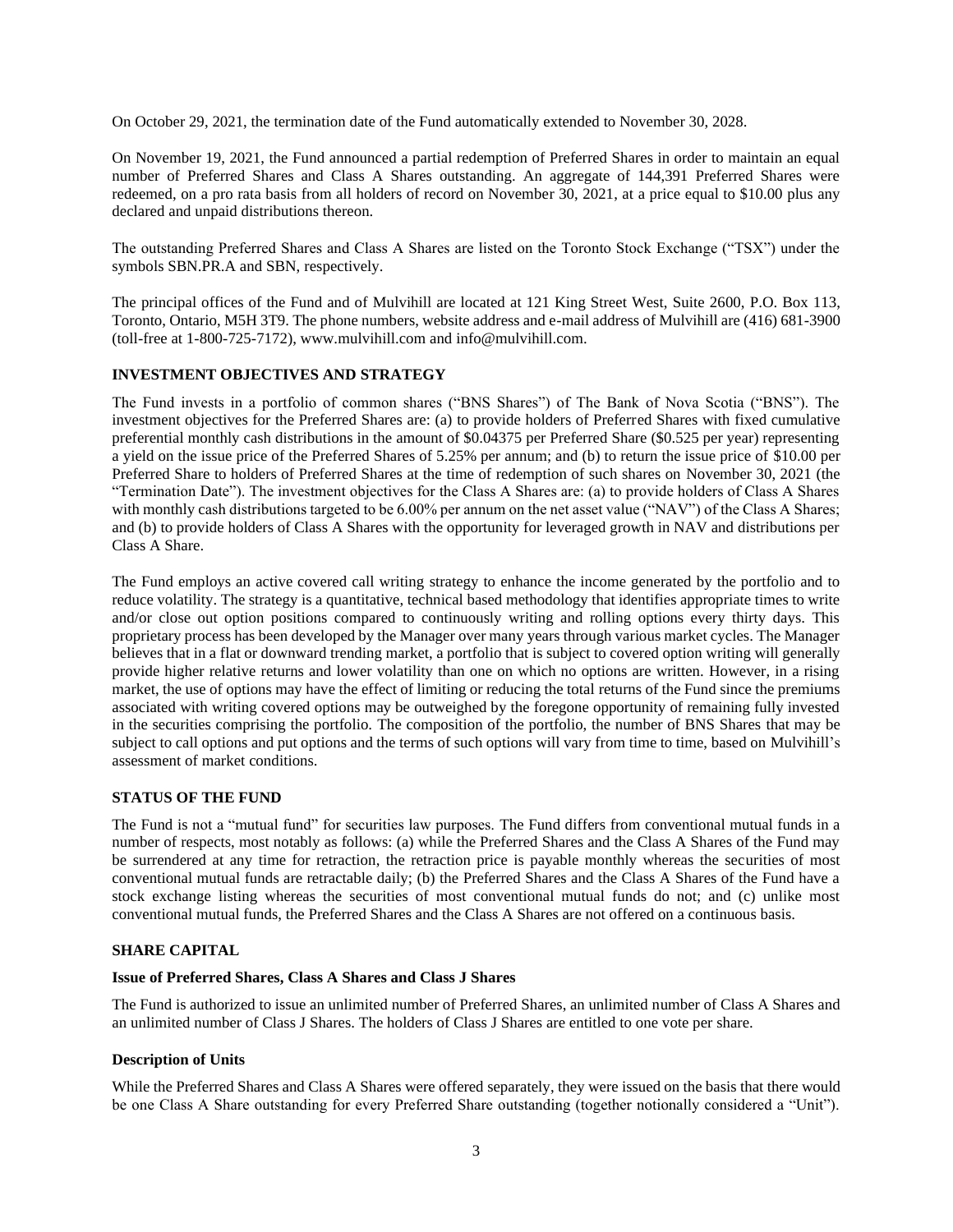The number of Units outstanding at any time will be equal to the sum of the number of Preferred Shares and Class A Shares outstanding divided by two.

## <span id="page-6-0"></span>**Preferred Shares**

#### <span id="page-6-1"></span>*Distributions*

Holders of Preferred Shares are entitled to receive fixed cumulative preferential monthly cash distributions of \$0.04375 per share to yield 5.25% per annum on the issue price of \$10.00 per Preferred Share.

Distributions are payable to holders of Preferred Shares of record at 5:00 p.m. (EST) on the last day of each month. As registrations of interests in the Preferred Shares will be made through the book-entry only system, the Fund will, prior to March 31 of each year, provide CDS Clearing and Depository Services Inc. ("CDS") with the information necessary to enable holders to complete an income tax return with respect to amounts paid or payable by the Fund to such holders in the preceding calendar year. Each holder will in turn receive such information from the holder's applicable CDS Participant (as defined below).

## <span id="page-6-2"></span>*Redemptions*

All Preferred Shares outstanding on the Termination Date will be redeemed by the Fund on that date. The redemption price payable by the Fund for each Preferred Share outstanding on that date will be equal to the lesser of (a) \$10.00 plus any accrued and unpaid dividends and (b) the NAV of the Fund on that date divided by the number of Preferred Shares then outstanding.

Notice of redemption will be given to participants in the CDS book-based system ("CDS Participants") holding Preferred Shares on behalf of the beneficial owners thereof at least 30 days prior to the Termination Date.

## <span id="page-6-3"></span>*Retraction Privileges*

Preferred Shares may be surrendered at any time for retraction to Computershare Investor Services Inc., the Fund's registrar and transfer agent, but will be retracted only on a monthly Valuation Date (as defined below). Preferred Shares surrendered for retraction by a holder of Preferred Shares at least 10 business days prior to the last day of a month (a "Valuation Date") will be retracted on such Valuation Date and the shareholder will receive payment on or before the fifteenth business day of the following month (the "Retraction Payment Date").

Except as noted below, holders of Preferred Shares whose shares are surrendered for retraction will be entitled to receive a retraction price per Preferred Share (the "Preferred Share Retraction Price") equal to 95% of the lesser of (a) the NAV per Unit determined as of the relevant Valuation Date less the cost to the Fund of the purchase of a Class A Share in the market for cancellation; (b) the Unit Market Price (as defined below) less the cost to the Fund of purchasing a Class A Share in the market for cancellation; and (c) \$10.00. The cost of the purchase of a Class A Share will include the purchase price of the Class A Share, commission and such other costs, if any, related to the liquidation of any portion of the Fund's portfolio required to fund such purchase. Any declared and unpaid distributions payable on or before a Valuation Date in respect of the Preferred Shares tendered for retraction on such Valuation Date will also be paid on the Retraction Payment Date.

The "Unit Market Price" means the sum of the Class A Market Price and the Preferred Market Price.

The "Class A Market Price" means the weighted average trading price of the Class A Shares on the principal stock exchange on which the Class A Shares are listed (or, if the Class A Shares are not listed on any stock exchange, on the principal market on which the Class A Shares are quoted for trading) for the 10 trading days immediately preceding the applicable Valuation Date.

The "Preferred Market Price" means the weighted average trading price of the Preferred Shares on the principal stock exchange on which the Preferred Shares are listed (or, if the Preferred Shares are not listed on any stock exchange, on the principal market on which the Preferred Shares are quoted for trading) for the 10 trading days immediately preceding the applicable Valuation Date.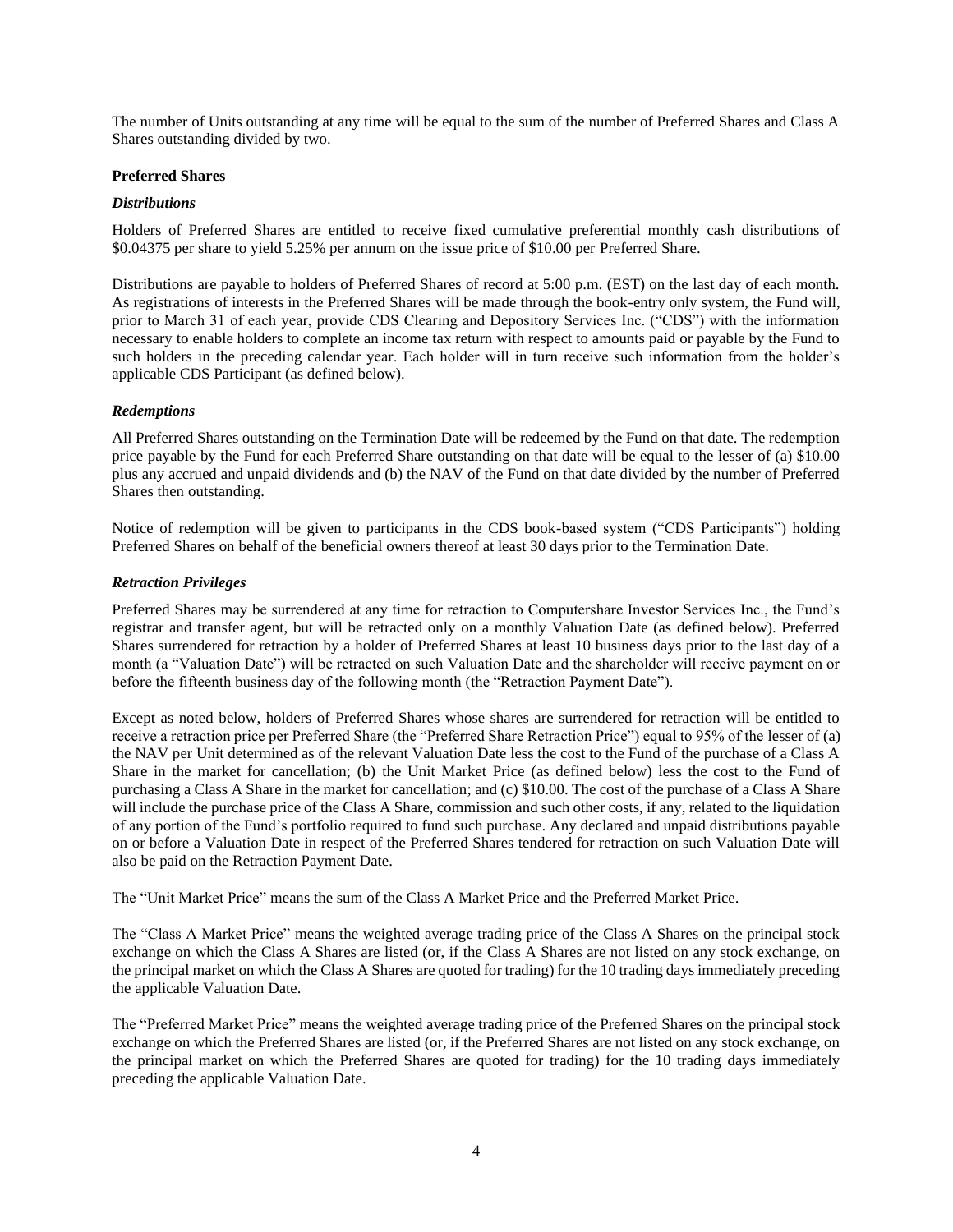Holders of Preferred Shares also have an annual retraction right under which they may concurrently retract an equal number of Preferred Shares and Class A Shares on the November Valuation Date of each year (the "Annual Valuation Date"). The price paid by the Fund for such a concurrent retraction will be equal to the NAV per Unit on that date, less any costs associated with the retraction, including commissions and other such costs, if any, related to the liquidation of any portion of the Fund's portfolio required to fund such retraction.

The Fund may but is not obligated to require the Recirculation Agent (as defined below) to use commercially reasonable efforts to find purchasers for any Preferred Shares tendered for retraction prior to the relevant Retraction Payment Date pursuant to the Recirculation Agreement (as defined below). In such event, the amount to be paid to the holder of Preferred Shares on the Retraction Payment Date will be an amount equal to the proceeds of the sale of the Preferred Shares less any applicable commission. Such amount will not be less than the Preferred Share Retraction Price described above.

The retraction right must be exercised by providing written notice within the notice periods prescribed and in the manner described under "Book-Entry Only System" below. Such surrender will be irrevocable upon the delivery of notice to CDS through a CDS Participant, except with respect to those Preferred Shares not paid for by the Fund on the relevant Retraction Payment Date.

If any Preferred Shares are tendered for retraction and are not resold in the manner described below under "Resale of Preferred Shares Tendered for Retraction", the Fund has directed the Recirculation Agent to purchase for cancellation on behalf of the Fund that number of Class A Shares that equals the number of Preferred Shares so retracted. Any Class A Shares so purchased for cancellation will be purchased in the market.

## <span id="page-7-0"></span>*Resale of Preferred Shares Tendered for Retraction*

The Fund entered into an agreement (the "Recirculation Agreement") with RBC Dominion Securities Inc. (the "Recirculation Agent") dated May 17, 2007 whereby the Recirculation Agent will use commercially reasonable efforts to find purchasers for any Preferred Shares tendered for retraction prior to the relevant Valuation Date. The Fund may, but is not obligated to, require the Recirculation Agent to seek such purchasers and, in such event, the amount to be paid to the holder of Preferred Shares on the applicable Retraction Payment Date will be an amount equal to the proceeds of the sale of the Preferred Shares less any applicable commission, provided that such amount will not be less than the retraction price that would otherwise be payable to a holder.

Subject to the Fund's right to require the Recirculation Agent to use commercially reasonable efforts to find purchasers for any Preferred Shares tendered for retraction prior to the relevant Valuation Date, any and all Preferred Shares that have been surrendered to the Fund for retraction are deemed to be outstanding until (but not after) the close of business on the relevant Valuation Date, unless not retracted, in which event such Preferred Shares will remain outstanding.

#### <span id="page-7-1"></span>*Priority*

The Preferred Shares rank in priority to the Class A Shares and the Class J Shares with respect to the payment of distributions and the repayment of capital on the dissolution, liquidation or winding up of the Fund.

#### <span id="page-7-2"></span>**Class A Shares**

#### <span id="page-7-3"></span>*Distributions*

One of the Fund's investment objectives is to provide holders of Class A Shares with monthly cash distributions targeted to be 6.00% per annum on the NAV of the Class A Shares. The Fund determined to base the distributions it intends to pay on the NAV of the Class A Shares to better facilitate the preservation and enhancement of the Fund's NAV and to enable holders of Class A Shares to benefit from any increases in the NAV of the Fund through the resulting increased distributions. The monthly distributions will be determined using the last NAV prior to the declaration date for the distribution.

The Fund also intends to pay annual distributions to the holders of Class A Shares in an amount equal to all net realized capital gains, dividends and option premiums (other than option premiums in respect of options outstanding at yearend) earned by the Fund in such year (net of expenses, taxes and loss carry-forwards) that are in excess of the distributions paid to the holders of Preferred Shares. Accordingly, if any amounts remain available for the payment of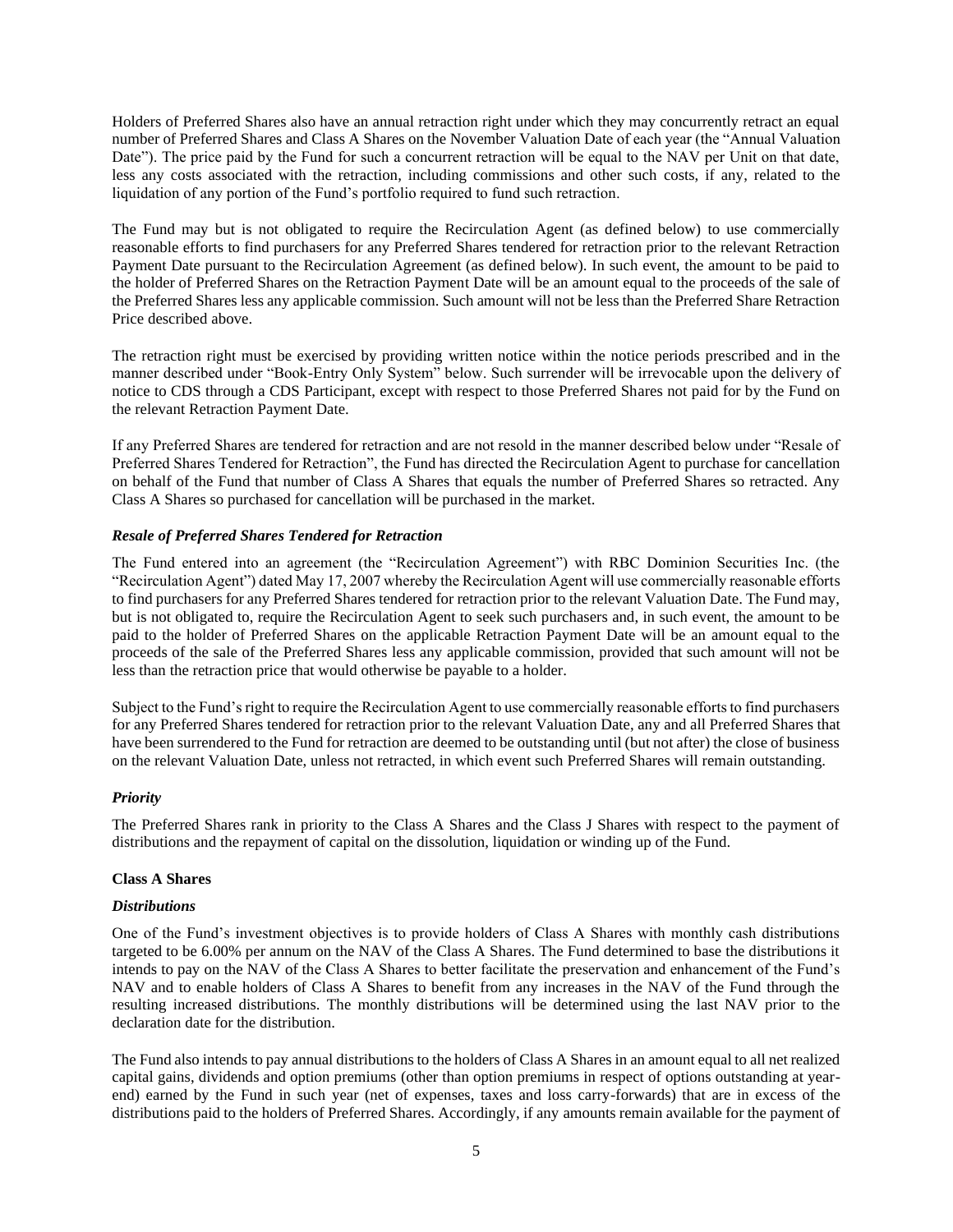distributions after payment of distributions on the Preferred Shares and the monthly distributions on the Class A Shares, a special year-end distribution of such amount, payable in cash and/or Class A Shares, will be payable to holders of Class A Shares of record on the last day of December in each year. Any such special year-end distribution payable in Class A Shares will increase the aggregate adjusted cost base of Class A Shares to holders of such shares. Immediately following payment of such a distribution in Class A Shares, the number of Class A Shares outstanding will be automatically consolidated such that the number of Class A Shares outstanding after such distribution will be equal to the number of Class A Shares outstanding immediately prior to such distribution.

There can be no assurance that the Fund will be able to make distributions at its targeted rate. No distributions will be paid on the Class A Shares if the distributions payable on the Preferred Shares are in arrears or if the NAV per Unit is equal to or less than \$16.50. Additionally, it is currently intended that no special year-end distributions will be paid if after such payment the NAV per Unit would be less than \$25.00, unless the Fund would need to make such distributions so as to fully recover refundable taxes.

The amount of distributions in any particular month will be determined by Mulvihill, as Manager, having regard to the investment objectives of the Fund, the net income and net realized capital gains of the Fund during the month and in the year to date, the net income and net realized capital gains of the Fund anticipated in the balance of the year and distributions made in previous months.

Distributions paid on the Class A Shares may consist of ordinary dividends, capital gains dividends and non-taxable returns of capital.

Distributions will be payable to holders of Class A Shares of record at 5:00 p.m. (EST) on the record date, which will generally be on the fifteenth day before the last day of each month. As registrations of interests in the Class A Shares will be made through the book-entry only system, the Fund will, prior to March 31 of each year, provide CDS with the information necessary to enable holders to complete an income tax return with respect to amounts paid or payable by the Fund to such holders in the preceding calendar year. Each holder will in turn receive such information from the holder's applicable CDS Participant.

#### <span id="page-8-0"></span>*Redemptions*

All Class A Shares outstanding on the Termination Date will be redeemed by the Fund on that date. The redemption price payable by the Fund for each Class A Share outstanding on that date will be equal to the greater of (a) the NAV per Unit on that date minus the sum of \$10.00 plus any accrued and unpaid dividends on a Preferred Share and (b) nil. "NAV per Unit" for this purpose means the NAV of the Fund divided by one half of the aggregate number of Class A Shares and Preferred Shares then outstanding.

Notice of redemption will be given to CDS Participants holding Class A Shares on behalf of the beneficial owners thereof at least 30 days prior to the Termination Date.

## <span id="page-8-1"></span>*Retraction Privileges*

Class A Shares may be surrendered at any time for retraction to Computershare Investor Services Inc., but will be retracted only on a monthly Valuation Date. Class A Shares surrendered for retraction by a holder of Class A Shares at least 10 business days prior to a Valuation Date will be retracted on such Valuation Date and the shareholder will be paid on or before the Retraction Payment Date.

Except as noted below, holders of Class A Shares whose shares are surrendered for retraction will be entitled to receive a retraction price per Class A Share (the "Class A Share Retraction Price") equal to 95% of the lesser of (a) the difference between (i) the NAV per Unit determined as of the relevant Valuation Date and (ii) the cost to the Fund of purchasing a Preferred Share in the market for cancellation; and (b) the difference between (i) the Unit Market Price and (ii) the cost to the Fund of purchasing a Preferred Share in the market for cancellation. The cost of the purchase of a Preferred Share will include the purchase price of the Preferred Share, commission and such other costs, if any, related to the liquidation of any portion of the Fund's portfolio required to fund such purchase. If the NAV per Unit is less than \$10.00, the Class A Share Retraction Price will be nil. Any declared and unpaid distributions payable on or before a Valuation Date in respect of the Class A Shares tendered for retraction on such Valuation Date will also be paid on the Retraction Payment Date.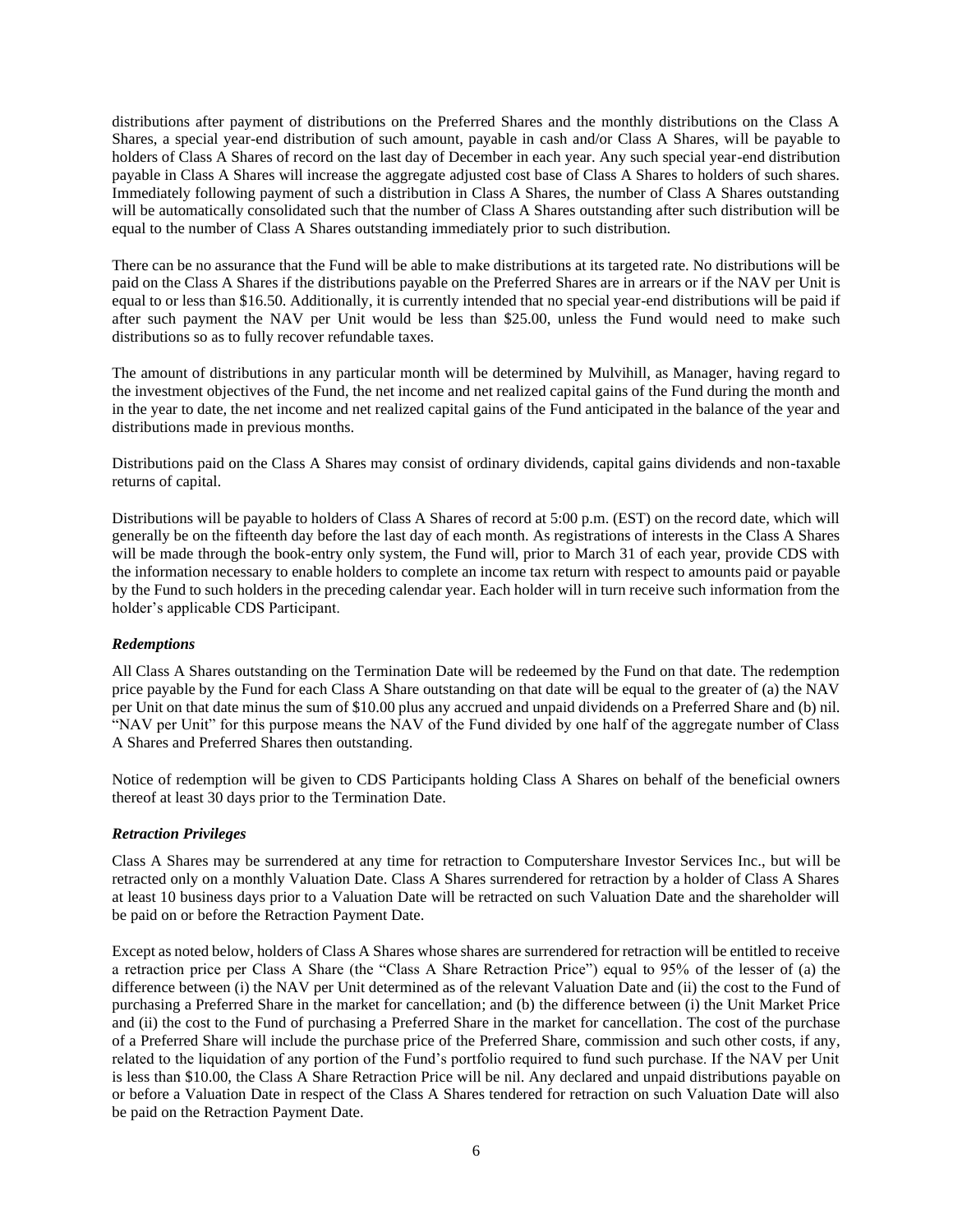Holders of Class A Shares also have an annual retraction right under which they may concurrently retract an equal number of Class A Shares and Preferred Shares on the Annual Valuation Date. The price paid by the Fund for such a concurrent retraction will be equal to the NAV per Unit on that date, less any costs associated with the retraction, including commissions and other such costs, if any, related to the liquidation of any portion of the Fund's portfolio required to fund such retraction.

The Fund may but is not obligated to require the Recirculation Agent to use commercially reasonable efforts to find purchasers for any Class A Shares tendered for retraction prior to the relevant Retraction Payment Date pursuant to the Recirculation Agreement. In such event, the amount to be paid to the holder of Class A Shares on the Retraction Payment Date will be an amount equal to the proceeds of the sale of the Class A Shares less any applicable commission. Such amount will not be less than the Class A Share Retraction Price described above.

The retraction right must be exercised by providing written notice within the notice periods prescribed and in the manner described under "Book-Entry Only System" below. Such surrender will be irrevocable upon the delivery of notice to CDS through a CDS Participant, except with respect to those Class A Shares that are not paid for by the Fund on the relevant Retraction Payment Date.

If any Class A Shares are tendered for retraction and are not resold in the manner described below under "Resale of Class A Shares Tendered for Retraction", the Fund has directed the Recirculation Agent to purchase for cancellation on behalf of the Fund that number of Preferred Shares that equals the number of Class A Shares so retracted. Any Preferred Shares so purchased for cancellation will be purchased in the market.

## <span id="page-9-0"></span>*Resale of Class A Shares Tendered for Retraction*

Pursuant to the terms of the Recirculation Agreement, the Recirculation Agent will use commercially reasonable efforts to find purchasers for any Class A Shares tendered for retraction prior to the relevant Valuation Date. The Fund may, but is not obligated to, require the Recirculation Agent to seek such purchasers and, in such event, the amount to be paid to the holder of Class A Shares on the applicable Retraction Payment Date will be an amount equal to the proceeds of the sale of the Class A Shares less any applicable commission, provided that such amount will not be less than the retraction price that would otherwise be payable to a holder.

Subject to the Fund's right to require the Recirculation Agent to use commercially reasonable efforts to find purchasers for any Class A Shares tendered for retraction prior to the relevant Valuation Date, any and all Class A Shares that have been surrendered to the Fund for retraction are deemed to be outstanding until (but not after) the close of business on the relevant Valuation Date, unless not retracted thereon, in which event such Class A Shares will remain outstanding.

#### <span id="page-9-1"></span>*Priority*

The Class A Shares rank subordinate to the Preferred Shares but in priority to the Class J Shares with respect to the payment of distributions and the repayment of capital on the dissolution, liquidation or winding up of the Fund.

#### <span id="page-9-2"></span>**Suspension of Retractions or Redemptions**

The Fund may suspend the redemption or retraction of the Preferred Shares or the Class A Shares or the payment of redemption or retraction proceeds: (a) during any period when normal trading is suspended on the TSX or New York Stock Exchange; or (b) with the prior permission of the Ontario Securities Commission, for any period not exceeding 120 days during which Mulvihill determines that conditions exist that render impractical the sale of assets of the Fund or that impair the ability of the Fund to determine the value of the assets of the Fund. The suspension may apply to all requests for retraction received prior to the suspension but as to which payment has not been made, as well as to all requests received while the suspension is in effect. All holders of Preferred Shares or Class A Shares making such requests shall be advised by Mulvihill of the suspension and that the retraction will be effected at a price determined on the first applicable Valuation Date following the termination of the suspension. All such shareholders shall have and shall be advised that they have the right to withdraw their requests for retraction. The suspension shall terminate in any event on the first day on which the condition giving rise to the suspension has ceased to exist provided that no other condition under which a suspension is authorized then exists. To the extent not inconsistent with official rules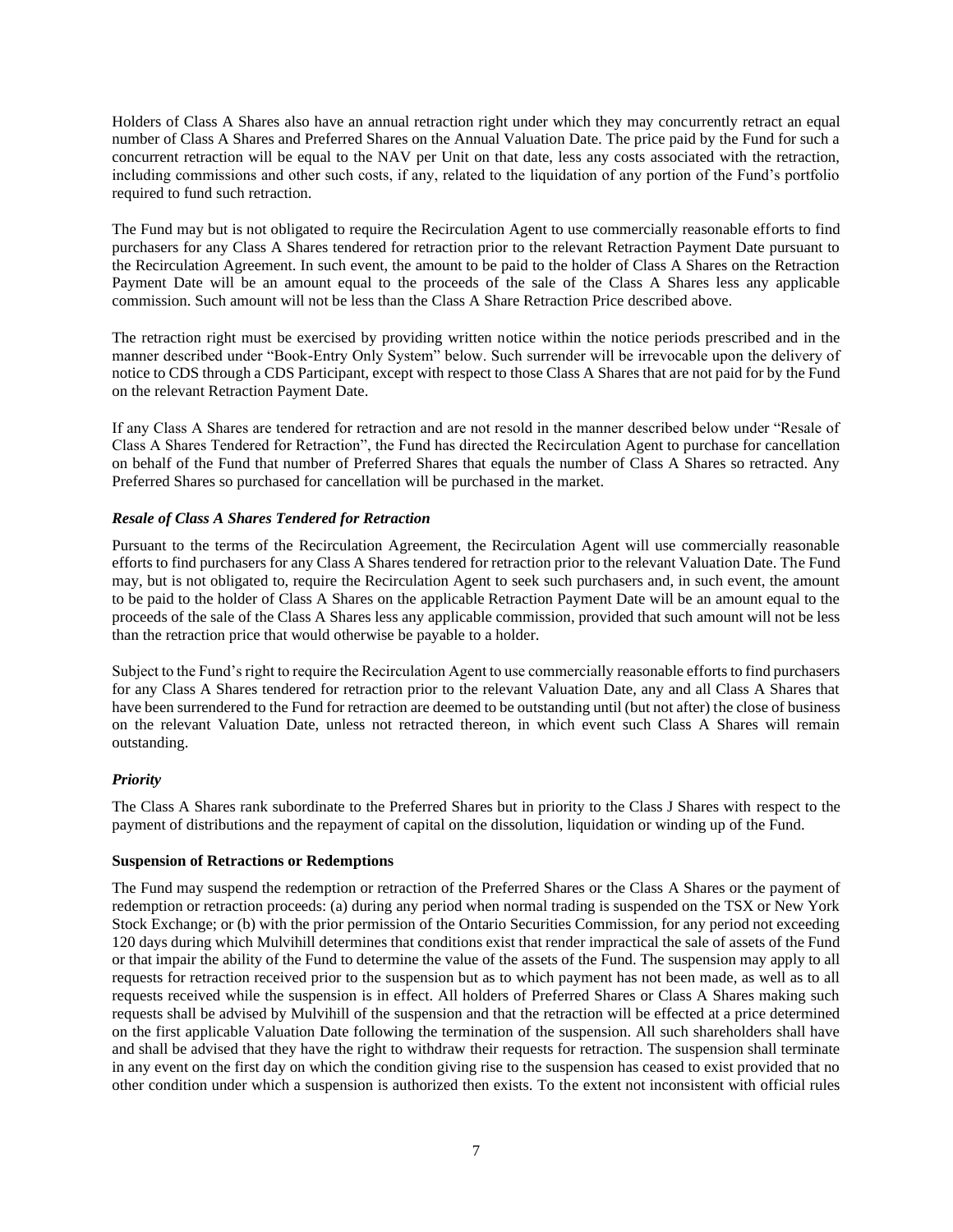and regulations promulgated by any government body having jurisdiction over the Fund, any declaration of suspension made by Mulvihill shall be conclusive.

#### <span id="page-10-0"></span>**Purchase for Cancellation**

Subject to applicable law, the Fund may at any time or times purchase Preferred Shares and Class A Shares for cancellation at prices per Unit not exceeding the NAV per Unit on the applicable Valuation Date immediately prior to such purchase.

## <span id="page-10-1"></span>**Class J Shares**

The holders of Class J Shares are not entitled to receive distributions. The holders of Class J Shares are entitled to one vote per share. The Class J Shares are redeemable and retractable at a price of \$1.00 per share. The Class J Shares rank subordinate to both the Preferred Shares and the Class A Shares with respect to distributions on the dissolution, liquidation or winding up of the Fund.

A trust established for the benefit of the holders from time to time of the Preferred Shares and the Class A Shares is the owner of record of all of the issued and outstanding Class J Shares. The Class J Shares have been escrowed with Computershare Trust Company of Canada pursuant to an escrow agreement dated May 17, 2007.

## <span id="page-10-2"></span>**Book-Entry Only System**

Registration of interests in and transfers of the Preferred Shares and the Class A Shares are made only through a bookentry only system administered by CDS. Preferred Shares and Class A Shares must be purchased, transferred and surrendered for retraction or redemption through a CDS Participant. All rights of an owner of Preferred Shares or Class A Shares must be exercised through, and all payments or other property to which such owner is entitled will be made or delivered by CDS or the CDS Participant through which the owner holds such Preferred Shares or Class A Shares. Upon purchase of any Preferred Shares or Class A Shares, the owner will receive only the customary confirmation. References in this annual information form to a holder of Preferred Shares or Class A Shares means, unless the context otherwise requires, the owner of the beneficial interest in such shares.

The ability of a beneficial owner of Preferred Shares or Class A Shares to pledge such shares or otherwise take action with respect to such owner's interest in such shares (other than through a CDS Participant) may be limited due to the lack of a physical certificate.

An owner of Preferred Shares or Class A Shares who wishes to exercise retraction privileges must do so by causing a CDS Participant to deliver to CDS (at its office in the City of Toronto) on behalf of the owner a written notice of the owner's intention to retract shares, no later than 5:00 p.m. (EST) on the relevant notice date. An owner who wishes to retract Preferred Shares or Class A Shares should ensure that the CDS Participant is provided with notice (the "Retraction Notice") of the owner's intention to exercise the owner's retraction privilege sufficiently in advance of the relevant notice date to permit the CDS Participant to deliver notice to CDS by the required time. The Retraction Notice will be available from a CDS Participant or Computershare Investor Services Inc. Any expense associated with the preparation and delivery of Retraction Notices will be borne by the owner exercising the retraction privilege.

By causing a CDS Participant to deliver to CDS a notice of the owner's intention to retract Preferred Shares or Class A Shares, an owner shall be deemed to have irrevocably surrendered such Preferred Shares or Class A Shares for retraction and appointed such CDS Participant to act as the owner's exclusive settlement agent with respect to the exercise of the retraction privilege and the receipt of payment in connection with the settlement of obligations arising from such exercise.

Any Retraction Notice that CDS determines to be incomplete, not in proper form or not duly executed shall for all purposes be void and of no effect and the retraction privilege to which it relates shall be considered for all purposes not to have been exercised. A failure by a CDS Participant to exercise retraction privileges or to give effect to the settlement thereof in accordance with the owner's instructions will not give rise to any obligations or liability on the part of the Fund to the CDS Participant or to the owner.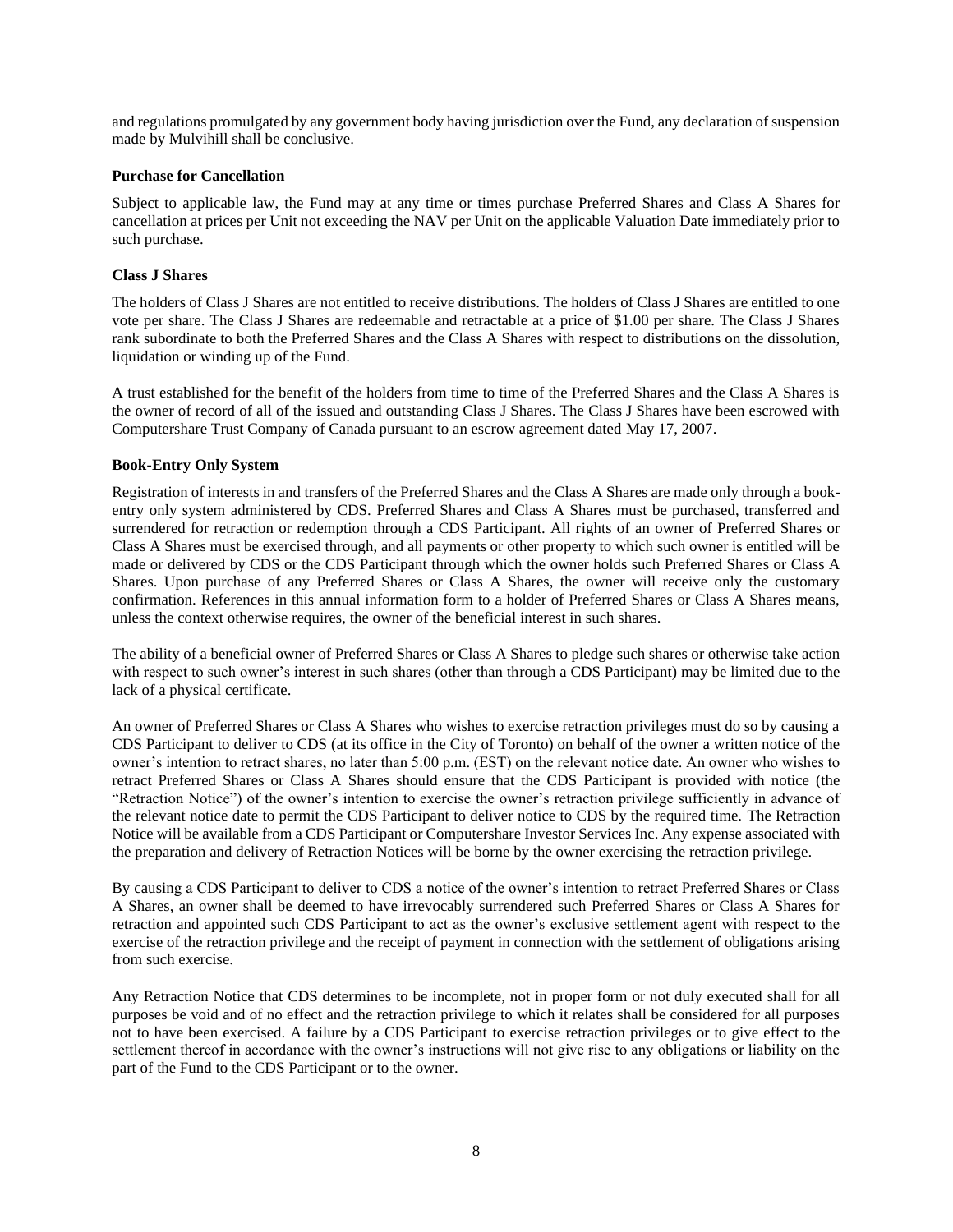The Fund has the option to terminate registration of the Preferred Shares or the Class A Shares through the book-entry only system in which case certificates for the Preferred Shares or the Class A Shares in fully registered form would be issued to beneficial owners of such shares or to their nominees.

## <span id="page-11-0"></span>**SHAREHOLDER MATTERS**

#### <span id="page-11-1"></span>**Meetings of Shareholders**

Except as required by law or set out below, holders of Preferred Shares and Class A Shares will not be entitled to receive notice of, to attend or to vote at any meeting of shareholders of the Fund.

## <span id="page-11-2"></span>**Acts Requiring Shareholder Approval**

The following matters require the approval of holders of Preferred Shares and Class A Shares by a two-thirds majority vote (other than items (c) which require approval by a simple majority vote) at a meeting called and held for such purpose:

- (a) a change in the fundamental investment objectives and strategy of the Fund as described under "Investment Objectives and Strategy";
- (b) a change in the investment criteria of the Fund as described under "Investment Restrictions";
- (c) any introduction of, or change in the basis of calculating fees or other expenses that are charged to the Fund that could result in an increase in charges to the Fund;
- (d) a change of the manager of the Fund, other than a change resulting in an affiliate of such person assuming such position or a change in the investment manager of the Fund, other than a change resulting in an affiliate of such person assuming such position;
- (e) a termination of the Investment Management Agreement (except as described under "Investment Management Agreement") or of the Management Agreement;
- (f) a decrease in the frequency of calculating the NAV per Unit or of retracting Preferred Shares or Class A Shares;
- (g) certain material reorganizations with, or transfer of assets to or from another investment fund or a reorganization that results in the Fund no longer being an investment fund;
- (h) a change of the Termination Date to a later date; and
- (i) an amendment, modification or variation in the provisions or rights attaching to the Preferred Shares, Class A Shares or Class J Shares.

The auditors of the Fund may be changed without the prior approval of holders of Preferred Shares and Class A Shares provided that the independent review committee of the Fund approves the change and holders of Preferred Shares and Class A Shares are sent a written notice at least 60 days before the effective date of the change.

Each Preferred Share and each Class A Share will have one vote at such a meeting. Ten percent of the outstanding Preferred Shares and Class A Shares, respectively, represented in person or by proxy at the meeting will constitute a quorum. If no quorum is present, the holders of Preferred Shares and Class A Shares then present will constitute a quorum at an adjourned meeting.

#### <span id="page-11-3"></span>**Reporting to Shareholders**

The Fund will provide annual and semi-annual financial statements of the Fund to shareholders in accordance with applicable laws.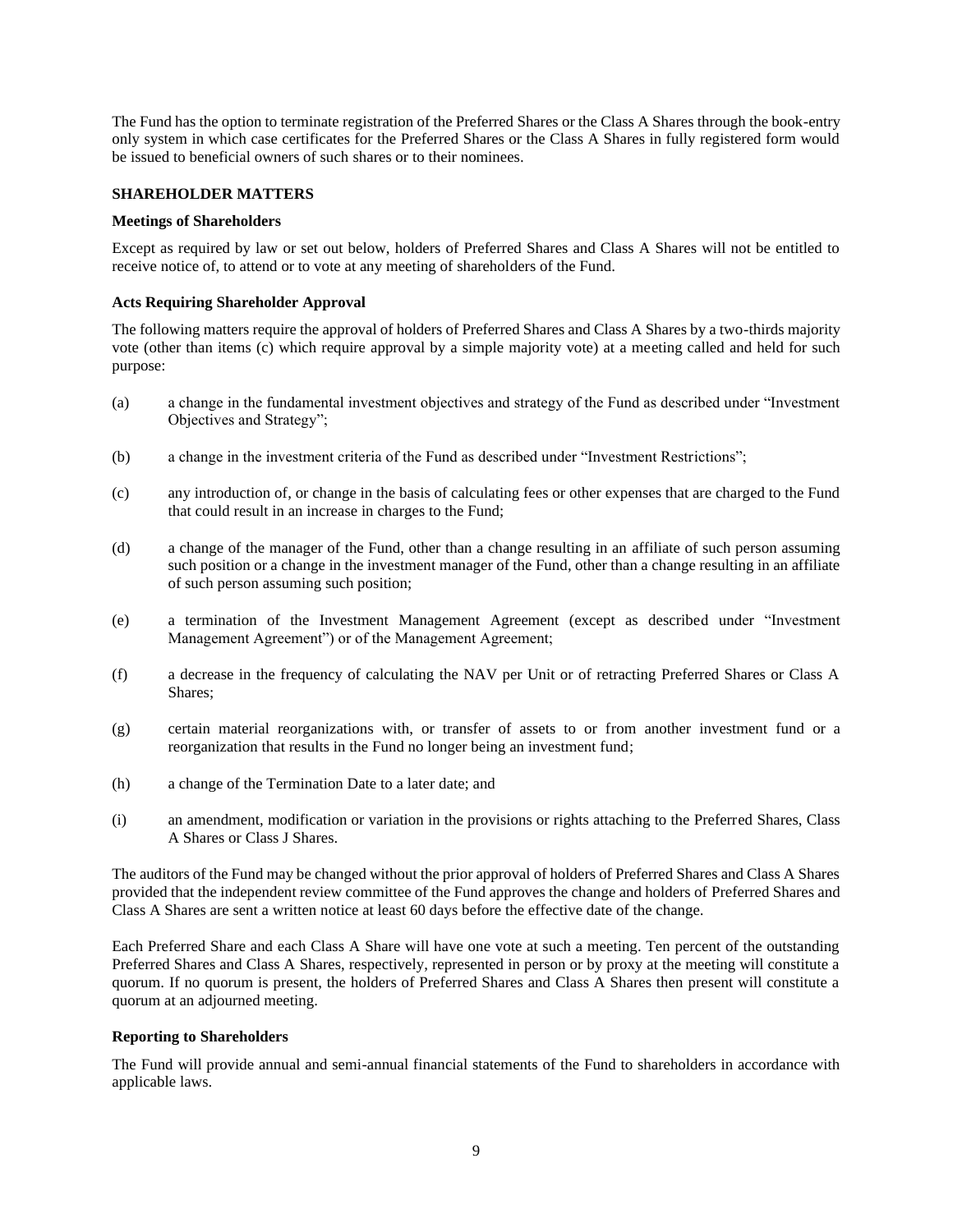#### <span id="page-12-0"></span>**INVESTMENT RESTRICTIONS**

The Fund is subject to certain investment criteria that, among other things, limit the securities the Fund may acquire to comprise its portfolio. The Fund's investment criteria may not be changed without the approval of the holders of Preferred Shares and Class A Shares by a two-thirds majority vote of such holders who attend and vote at a meeting called for such purpose. The Fund's investment criteria provide that the Fund may:

- (a) purchase equity securities only if such securities are BNS Shares;
- (b) purchase and hold cash equivalents;
- (c) write a call option in respect of a BNS Share only if such BNS Share is actually held by the Fund at the time the option is written;
- (d) not dispose of any BNS Share that is subject to a call option written by the Fund unless such option has either terminated or expired;
- (e) write put options in respect of any BNS Shares only if, so long as the options are exercisable, the Fund continues to hold cash equivalents sufficient to acquire the securities underlying the options at the aggregate strike price of such options;
- (f) reduce the total amount of cash equivalents held by the Fund only if the total amount of cash equivalents held by the Fund remains an amount not less than the aggregate strike price of all outstanding put options written by the Fund;
- (g) invest up to 10% of its net assets to purchase call options in respect of securities in which the Fund is permitted to invest;
- (h) purchase put options on BNS Shares and purchase put options and call options with the effect of closing out existing call options and put options written by the Fund;
- (i) purchase derivatives and enter into derivative or other transactions, including call options and put options, and short-sale arrangements only as specifically permitted under NI 81-102 or as permitted by the Canadian Securities Administrators;
- (j) not make any investment or conduct any activity that would result in the Fund failing to qualify as a "mutual fund corporation" within the meaning of the *Income Tax Act* (Canada) (the "Tax Act"); and
- (k) not enter into any arrangement (including the acquisition of securities for the Fund's portfolio and the writing of covered call options in respect thereof) where the result is a dividend rental arrangement for the purposes of the Tax Act.

In addition, as a mutual fund, the Fund is subject to certain restrictions and practices contained in securities legislation, including NI 81-102, which are designed in part to ensure the investments of the Fund are relatively liquid and to ensure the proper administration of the Fund. A copy of such standard investment restrictions and practices will be provided by Mulvihill to any person on request.

The Fund has obtained an exemption from certain of the provisions of NI 81-102 including:

- (a) Section  $2.1(1)$  to permit the Fund to invest all of its net assets in the BNS Shares, provided that the Fund does not become an insider of BNS as a result of such investment;
- (b) Section 10.3 to permit the Fund to calculate the retraction price for the Preferred Shares and the Class A Shares in the manner described in this annual information form and on the applicable Valuation Date;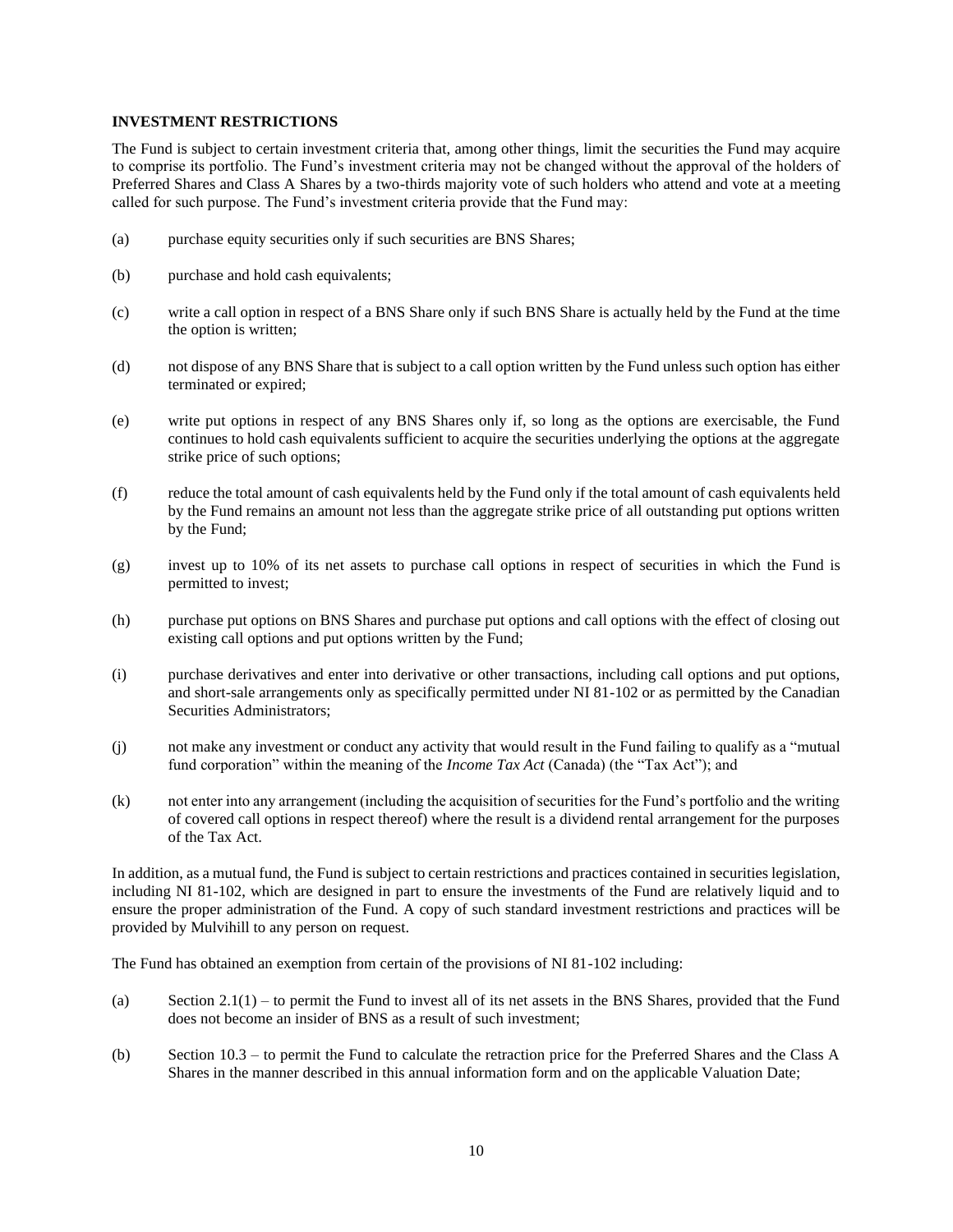- (c) Section  $10.4(1)$  to permit the Fund to pay the retraction price for the Preferred Shares and the Class A Shares on the Retraction Payment Date;
- (d) Subsection 12.1(1) to relieve the Fund from the requirement to file the prescribed compliance reports; and
- (e) Section 14.1 to relieve the Fund from the requirement relating to the record date for the payment of distributions of the Fund, provided that it complies with the applicable requirements of the TSX.

#### <span id="page-13-0"></span>**Use of Other Derivative Instruments**

The Fund may purchase put options on individual securities in the Fund's portfolio or indexed put options in order to protect the Fund from declines in the market prices of the individual securities in the Fund's portfolio or in the value of the Fund's portfolio as a whole. The Fund may also invest up to 10% of its net assets to purchase call options in respect of securities in which the Fund is permitted to invest. The Fund may enter into trades to close out positions in such permitted derivatives. In addition to writing covered call options and cash covered put options, and to the extent permitted by Canadian securities regulators, from time to time, the Fund may purchase call options and put options with the effect of closing out existing call options and put options written by the Fund.

## <span id="page-13-1"></span>**CALCULATION OF NET ASSET VALUE AND NET ASSET VALUE PER UNIT**

The NAV of the Fund on a particular date will be equal to (a) the aggregate value of the assets of the Fund, less (b) the aggregate value of the liabilities of the Fund, including any distributions declared and not paid that are payable to shareholders on or before such date, less (c) the stated capital of the Class J Shares (\$100). For greater certainty, the Preferred Shares will not be treated as liabilities for these purposes. The "NAV per Unit" on any day is obtained by dividing the NAV of the Fund on such day by the number of Units outstanding on that day.

The NAV per Unit and the NAV per Class A Share will be calculated once each week at the close of business. In the last week of the month, the NAV per Unit will be calculated on the last business day of the month at the close of business. Such information will be provided by Mulvihill to the public on request and will also be available on Mulvihill's website at www.mulvihill.com.

#### <span id="page-13-2"></span>**Valuation Policies and Procedures**

In determining the NAV of the Fund at any time:

- (a) the value of any security that is listed on any recognized exchange shall be determined by the closing sale price at the valuation time or, if there is no closing sale price, the average between the closing bid and the closing asked price on the day on which the NAV is being determined, all as reported by any report in common use or authorized as official by a recognized stock exchange; provided that if such stock exchange is not open for trading on that date, then on the last previous date on which such stock exchange was open for trading;
- (b) where a covered clearing corporation option or over-the-counter option is written, the premium received by the Fund shall be reflected as a deferred credit that shall be valued at an amount equal to the current market value of the clearing corporation option or over-the-counter option that would have the effect of closing the position. Any difference resulting from revaluation of such options shall be treated as an unrealized gain or loss on investment. The deferred credit shall be deducted in arriving at the NAV. The securities, if any, which are the subject of a written clearing corporation option, or over-the-counter option shall be valued at their then current market value;
- (c) purchased or written clearing corporation options, over-the-counter options, debt-like securities and listed warrants shall be valued at the current market value thereof;
- (d) the value of any cash on hand, on deposit or on call, prepaid expenses, cash dividends declared and interest accrued and not yet received, shall be deemed to be the face amount thereof, unless the Fund determines that any such deposit or call loan is not worth the face amount thereof, in which event the value thereof shall be deemed to be such value as the Fund determines to be the reasonable value thereof;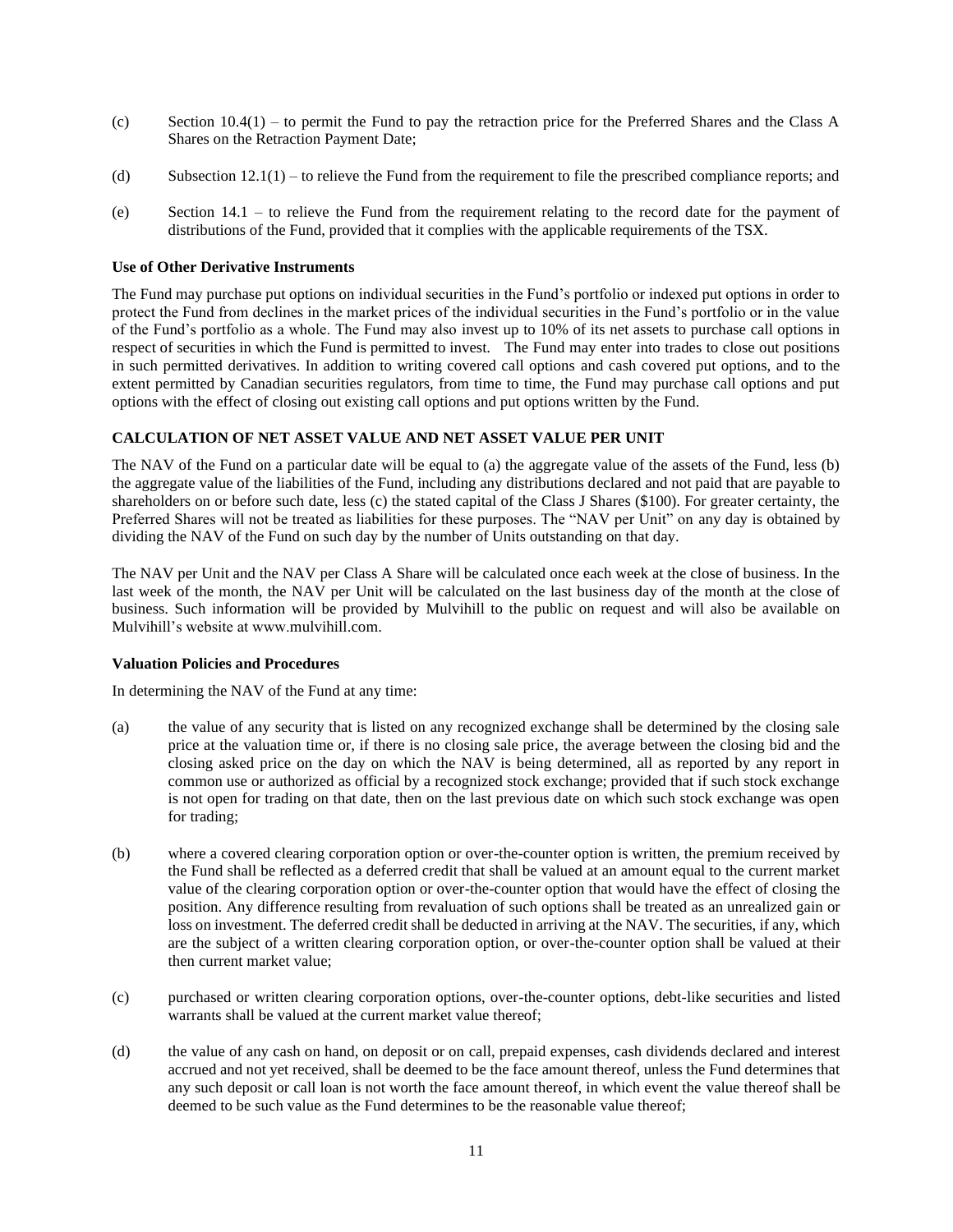- (e) the value of any bonds, debentures, and other debt obligations shall be valued by taking the average of the bid and ask prices on the valuation date at such times as the Fund, in its discretion, deems appropriate. Shortterm investments including notes and money market instruments shall be valued at cost plus accrued interest;
- (f) the value of any security, the resale of which is restricted or limited, shall be the lesser of the value thereof based on reported quotations in common use and that percentage of the market value of securities of the same class, the trading of which is not restricted or limited by reason of any representation, undertaking or agreement or by law, equal to the percentage that the Fund's acquisition cost was of the market value of such securities at the time of acquisition; provided that a gradual taking into account of the actual value of the securities may be made where the date on which the restriction will be lifted is known;
- (g) all expenses or liabilities (including fees payable to the Fund) of the Fund shall be calculated on an accrual basis; and
- (h) the value of any security or property to which, in the opinion of the Fund, the above valuation principles cannot be applied shall be the fair value thereof determined in such manner as the Fund from time to time provides.

The above principles are used to calculate NAV for all purposes other than financial statement reporting. With respect to financial reporting, International Financial Reporting Standards requires that portfolio securities in an active market be valued based on a price within the bid-ask spread. The Fund uses the last traded market price (closing sale price) for both financial assets and financial liabilities where the last traded price falls within the day's bid-ask spread. In circumstances where the last traded price is not within the bid-ask spread, the Manager determines the point within the bid-ask spread that is most representative of fair value based on the specific facts and circumstances.

## <span id="page-14-0"></span>**RESPONSIBILITY FOR OPERATIONS**

## <span id="page-14-1"></span>**The Manager**

Mulvihill was incorporated in 1984 by The Canada Trust Company under the name CT Investment Counsel Inc. ("CTIC") to manage the institutional pension fund business of The Canada Trust Company. In 1985, The Canada Trust Company and The Canada Permanent Trust Company amalgamated resulting in all of the pension assets managed by The Canada Permanent Trust Company being transferred to CTIC management. In addition, the investment professionals of The Canada Permanent Trust Company joined the CTIC team.

In February 1995, John P. Mulvihill purchased 100% of CTIC from The Canada Trust Company and changed CTIC's name to Mulvihill Capital Management Inc. Mulvihill became the manager of the Fund on September 1, 2010 as successor by amalgamation with Mulvihill Fund Services Inc. On October 3, 2011, Mulvihill announced a name change to Strathbridge Asset Management Inc. Subsequently, in connection with the amalgamation of Strathbridge Asset Management Inc. with Mulvihill, Mulvico Investments One Inc. and 1337438 B.C. Ltd. under the Business Corporations Act (British Columbia) on January 1, 2022, Strathbridge Asset Management Inc. changed its name to Mulvihill.

Mulvihill is the Manager of the Fund and, as such, is responsible for providing or arranging for the provision of required administrative services to the Fund including: authorizing the payment of operating expenses incurred on behalf of the Fund; preparing financial statements and financial and accounting information as required by the Fund; ensuring that the Fund's shareholders are provided with annual and semi-annual financial statements and other reports as are required by applicable law from time to time; ensuring that the Fund complies with regulatory requirements and applicable stock exchange listing requirements; preparing the Fund's reports to shareholders and the Canadian securities regulatory authorities; providing the Custodian (as defined below) with information and reports necessary for it to fulfil its fiduciary responsibilities; determining the amount of distributions to be made by the Fund; and negotiating contractual agreements with third-party providers of services, including registrars, transfer agents, auditors and printers.

Mulvihill shall exercise the powers and discharge the duties of its office honestly, in good faith and in the best interests of holders of Preferred Shares and Class A Shares, and, shall exercise the degree of care, diligence and skill that a reasonably prudent manager would exercise in similar circumstances.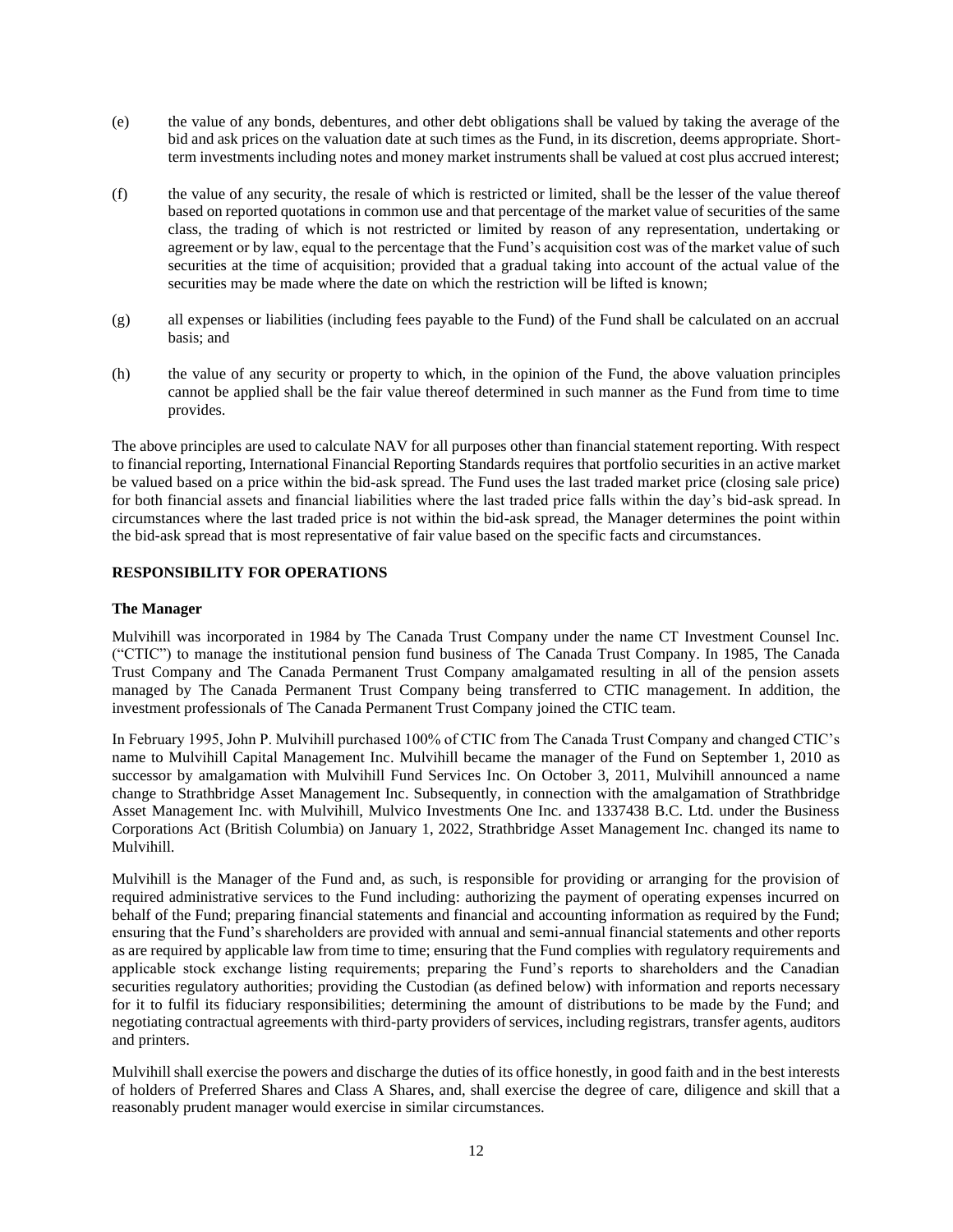Mulvihill may resign as Manager of the Fund upon 60 days' notice to shareholders and the Fund. If Mulvihill resigns it may appoint its successor but, unless its successor is an affiliate of Mulvihill, its successor must be approved by shareholders. If Mulvihill has committed certain events of bankruptcy or insolvency or is in material default of its obligations under the Management Agreement and such default has not been cured within 30 days after notice of the same has been given to Mulvihill, the Fund shall give notice thereof to shareholders and the shareholders may remove Mulvihill and appoint a successor manager of the Fund.

Mulvihill is entitled to fees for its services as Manager under the Management Agreement and will be reimbursed for all reasonable costs and expenses incurred by it on behalf of the Fund. In addition, Mulvihill and each of its directors, officers, employees and agents will be indemnified by the Fund for all liabilities, costs and expenses incurred in connection with any action, suit or proceeding that is proposed or commenced or other claim that is made against Mulvihill or any of its officers, directors, employees or agents in the exercise of its duties as manager, except those resulting from Mulvihill's wilful misconduct, bad faith, negligence or breach of its obligations under the Management Agreement.

The management services of Mulvihill under the Management Agreement are not exclusive and nothing in the Management Agreement prevents Mulvihill from providing similar management services to other investment funds and other clients (whether or not their investment objectives and policies are similar to those of the Fund) or from engaging in other activities.

## <span id="page-15-0"></span>**Directors and Officers of the Manager**

The name and municipality of residence and principal occupation of each of the directors and officers of Mulvihill are as follows:

| <b>Name and Municipality of</b><br><b>Residence</b> | <b>Principal Occupation</b>                                     |
|-----------------------------------------------------|-----------------------------------------------------------------|
| John P. Mulvihill<br>Toronto, Ontario               | Chairman, Chief Executive Officer, Secretary and Director       |
| John P. Mulvihill Jr.<br>Toronto, Ontario           | President – Portfolio Manager and Director                      |
| John D. Germain<br>Toronto, Ontario                 | Senior Vice-President, Chief Financial Officer and Director     |
| Peggy Shiu<br>Toronto, Ontario                      | Vice-President – Portfolio Manager and Chief Compliance Officer |
| Jack Way<br>Georgetown, Ontario                     | Vice-President – Portfolio Manager                              |
| Jeff Dobson<br>Milton, Ontario                      | Vice-President – Portfolio Manager                              |

Each of the officers and directors listed above has held their position with Mulvihill or an affiliate during the five years preceding the date hereof.

#### <span id="page-15-1"></span>**The Investment Manager**

Mulvihill manages the Fund's investment portfolio in a manner consistent with the investment objectives, strategy and criteria of the Fund pursuant to an investment management agreement (the "Investment Management Agreement") entered into between the Fund and Mulvihill on April 26, 2007.

All the individuals on the team responsible for investment management at Mulvihill have significant experience in managing investment portfolios. The officers of Mulvihill who are primarily responsible for the management of the Fund's portfolio are John P. Mulvihill and John D. Germain. Also assisting in the management of the portfolio are John P. Mulvihill Jr., Jeff Dobson, Peggy Shiu, Jack Way and Jeff Thompson.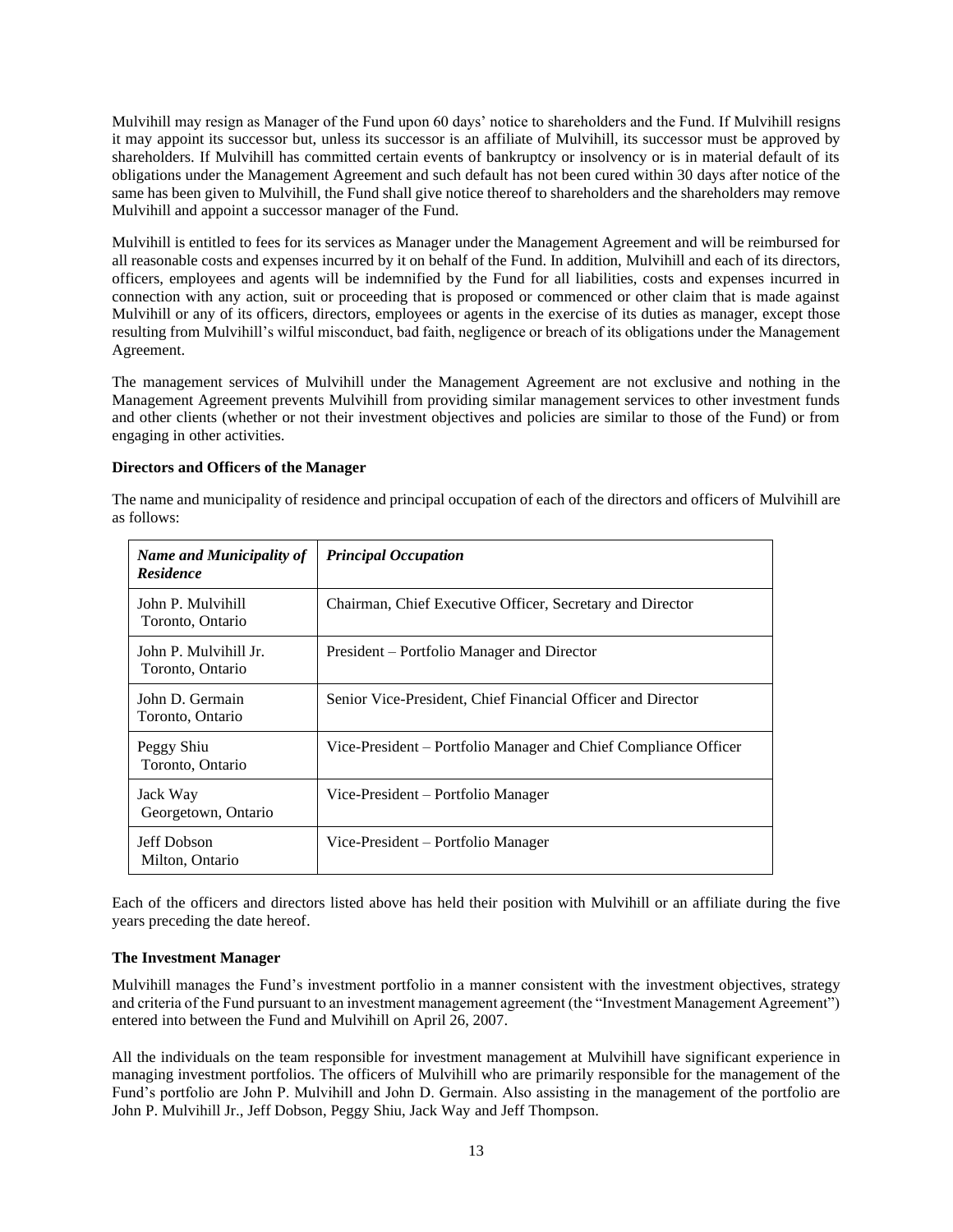<span id="page-16-0"></span>**John P. Mulvihill**, Chairman, Chief Executive Officer, Secretary and Director of Mulvihill, is the senior portfolio manager of Mulvihill and has over 50 years of investment management experience. Prior to purchasing CTIC from The Canada Trust Company in 1995, Mr. Mulvihill had been Chairman of CTIC since 1988. At CTIC he had primary responsibility for the asset allocation and portfolio management of CTIC's pension and mutual fund assets.

**John P. Mulvihill Jr.**, President and Director of Mulvihill, has been with Mulvihill since April 2008. John's primary focus is on the development and implementation of the firm's various investment strategies within the Structured Products Group, while also assisting with product and business development in the High Net Worth division.

**John D. Germain**, Senior Vice-President, Chief Financial Officer and Director of Mulvihill, has been with Mulvihill since March 1997 and is responsible for the overall portfolio management with over 29 years of investment management experience. Prior to joining Mulvihill, he had been employed at Merrill Lynch Canada Inc. since 1992.

**Jeff Dobson**, Vice-President, joined Mulvihill in April 2001 after nearly 16 years at Scotia Capital. He brings extensive experience in portfolio management, especially in the use of equity options. His most recent position prior to joining Mulvihill involved managing a portfolio comprised of equity options, their underlying stocks, as well as equity index derivatives.

**Peggy Shiu**, Vice-President and Chief Compliance Officer, has been with Mulvihill since April 1995. She is a member of the investment management team and has extensive experience in the Canadian, U.S. and ADR equity markets.

**Jack Way**, Vice-President, has been with Mulvihill since August 1998 and brings an extensive background in asset management with over 50 years of experience as an investment manager during which he spent considerable time working in the U.S. market.

**Jeff Thompson**, Portfolio Manager, has been with Mulvihill since 1990 primarily working in the fixed income group. Since 2008 he has worked extensively on trading equity options and foreign currency hedging.

#### *Investment Management Agreement*

The services provided by Mulvihill pursuant to the Investment Management Agreement include making all investment decisions for the portfolio and the writing, purchase and sale of all option contracts in accordance with the investment objectives, strategy and restrictions of the Fund. Decisions as to the purchase and sale of securities and as to the execution of all portfolio and other transactions will be made by Mulvihill. In the purchase and sale of securities for the Fund and the trading of option contracts, Mulvihill will seek to obtain overall services and prompt execution of orders on favourable terms.

Under the Investment Management Agreement, Mulvihill is required to act at all times on a basis that is fair and reasonable to the Fund, to act honestly and in good faith with a view to the best interests of the shareholders of the Fund and to exercise the degree of care, diligence and skill that a reasonably prudent portfolio manager would exercise in comparable circumstances. The Investment Management Agreement provides that Mulvihill shall not be liable in any way for any default, failure or defect in any of the securities of the Fund, nor shall it be liable if it has satisfied the duties and standard of care, diligence and skill set forth above. Mulvihill will, however, incur liability in cases of wilful misfeasance, bad faith, negligence or breach of its obligations under the Investment Management Agreement.

The Investment Management Agreement, unless terminated as described below, will continue in effect until the Termination Date. The Fund may terminate the Investment Management Agreement only if Mulvihill has committed certain events of bankruptcy or insolvency or is in material breach or default of the provisions thereof and such breach has not been cured within 30 days after notice thereof has been given to Mulvihill by the Fund.

Except as set out below, Mulvihill, as Manager, may not terminate the Investment Management Agreement or assign the same except to an affiliate of Mulvihill, as Investment Manager, without the approval of the shareholders of the Fund. Mulvihill may terminate the Investment Management Agreement if the Fund is in material breach or default of the provisions thereof and such breach or default has not been cured within 30 days of notice of the same to the Fund or if there is a material change in the fundamental investment objectives, strategy or criteria of the Fund.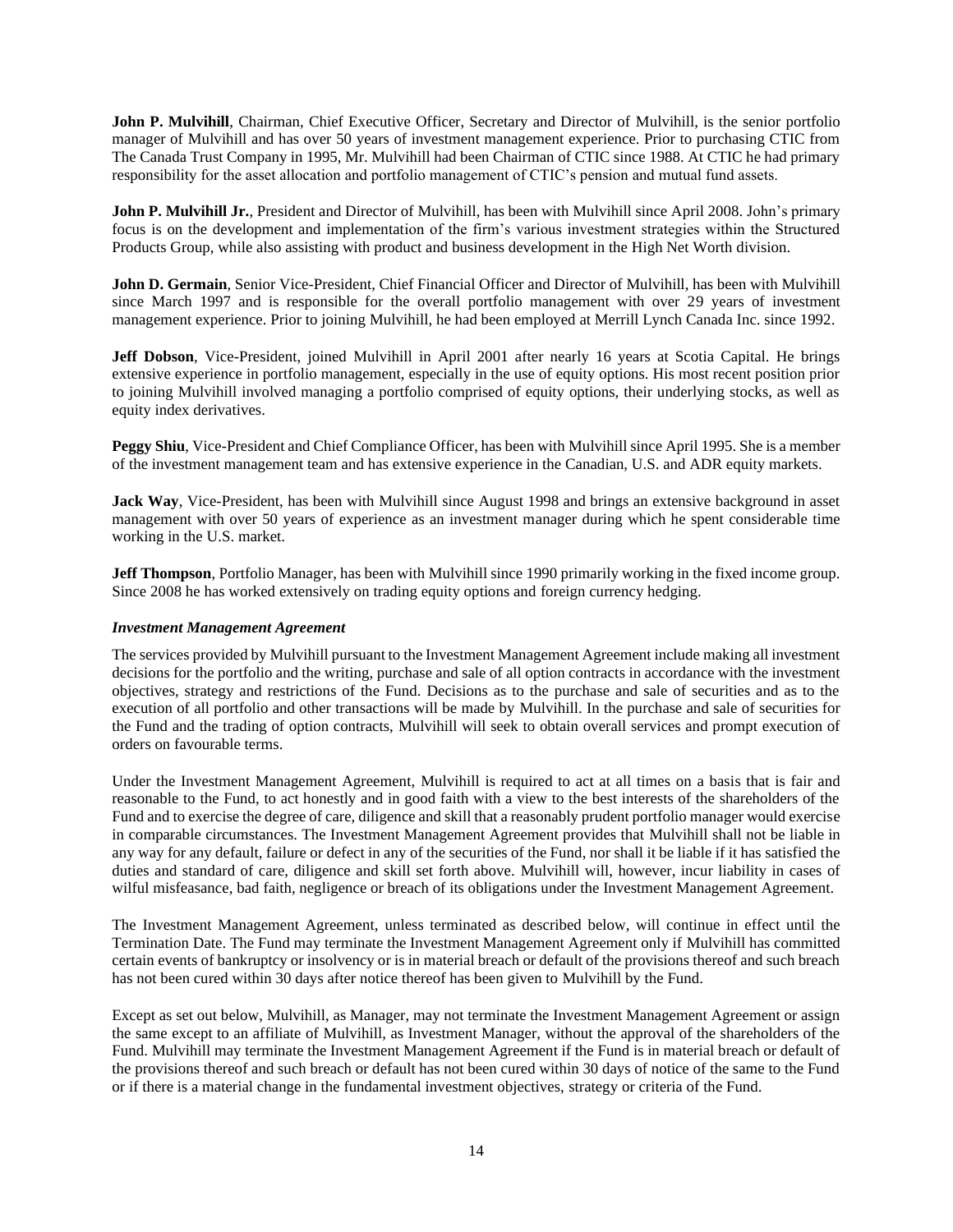If the Investment Management Agreement is terminated, Mulvihill will promptly appoint a successor investment manager to carry out the activities of Mulvihill until a meeting of the Fund's shareholders is held to confirm such appointment.

Mulvihill is entitled to fees for its services as Investment Manager under the Investment Management Agreement and will be reimbursed for all reasonable costs and expenses incurred by Mulvihill on behalf of the Fund. In addition, Mulvihill and each of its directors, officers, employees and agents will be indemnified by the Fund for all liabilities, costs and expenses incurred in connection with any action, suit or proceeding that is proposed or commenced or other claim that is made against Mulvihill or any of its officers, directors, employees or agents in the exercise of its duties as investment manager, except those resulting from Mulvihill's wilful misconduct, bad faith, negligence or breach of its obligations under the Investment Management Agreement and provided the Fund has reasonable grounds to believe the action or inaction that gave rise to such claim was in the best interests of the Fund.

## <span id="page-17-0"></span>**CONFLICTS OF INTEREST**

## <span id="page-17-1"></span>**Principal Holders of Securities**

CDS & Co., the nominee of CDS, holds all Preferred Shares and Class A Shares as registered owner for various brokers and other persons on behalf of their clients and others. The Fund and the Manager are not aware of (a) any holders of Preferred Shares that beneficially own, directly or indirectly, more than 10% of the Preferred Shares of the Fund, or (b) any holders of Class A Shares that beneficially own, directly or indirectly, more than 10% of the outstanding Class A Shares of the Fund.

As of March 21, 2022, the directors and officers of the Manager beneficially owned, in aggregate, less than 10% of the outstanding Preferred Shares and Class A Shares of the Fund and the members of the IRC (as defined below) beneficially owned, in aggregate, less than 10% of the outstanding Preferred Shares and Class A Shares.

S Split Trust, a trust established for the benefit of the holders of the Preferred Shares and Class A Shares from time to time, owns 100% of the 100 issued and outstanding Class J Shares of the Fund. The Class J Shares are held in escrow by Computershare Trust Company of Canada pursuant to an escrow agreement dated May 17, 2007.

As of March 21, 2022, John P. Mulvihill owned of record and beneficially 95,073 shares (100%) of Mulvihill Capital Inc., which is the sole shareholder of Mulvihill.

## <span id="page-17-2"></span>**FUND GOVERNANCE**

## <span id="page-17-3"></span>**Independent Review Committee**

Under National Instrument 81-107 – *Independent Review Committee for Investment Funds* ("NI 81-107") all publicly offered investment funds, including the Fund, are required to establish an independent review committee ("IRC") to whom the manager of the fund must refer all conflict of interest matters for review or approval. NI 81-107 also imposes obligations upon the manager to establish written policies and procedures for dealing with conflict of interest matters, maintain records in respect of those matters and provide assistance to the IRC in carrying out its functions. The IRC is required to conduct regular assessments and provide reports to the manager and shareholders in respect of its activities.

The members of the IRC of the Fund are Michael M. Koerner, Peter Gillin and Robert G. Bertram. The aggregate compensation paid by the Fund to the members of the IRC for the year ended December 31, 2021 was \$11,866.

## <span id="page-17-4"></span>**Directors and Officers of the Fund**

The following are the names, municipalities of residence, positions and principal occupations of the directors and officers of the Fund:

| <b>Name and Municipality of</b><br><b>Residence</b> | <b>Position with the Fund</b>   | <b>Principal Occupation</b>        |
|-----------------------------------------------------|---------------------------------|------------------------------------|
| John P. Mulvihill                                   | Chairman, Chief Executive       | Chairman, Chief Executive Officer, |
| Toronto, Ontario                                    | Officer, Secretary and Director | Secretary and Director, Mulvihill  |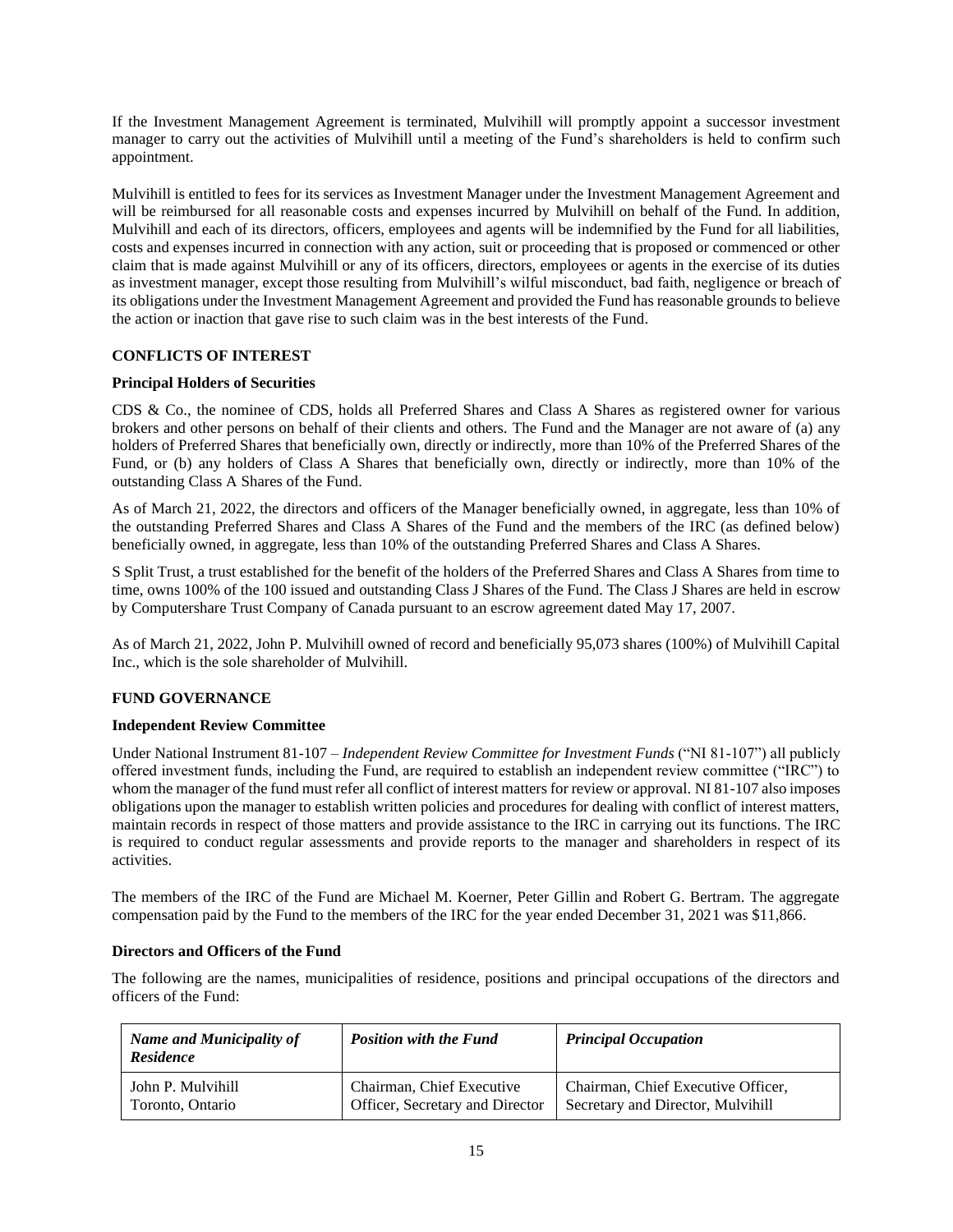| <b>Name and Municipality of</b><br><b>Residence</b> | <b>Position with the Fund</b>                                  | <b>Principal Occupation</b>                                                  |
|-----------------------------------------------------|----------------------------------------------------------------|------------------------------------------------------------------------------|
| Michael M. Koerner $(1)(2)$<br>Toronto, Ontario     | Director, IRC Member                                           | President, Canada Overseas Investments,<br>Ltd. (private investment company) |
| Peter Gillin $(1)(2)$<br>Toronto, Ontario           | Director, IRC Member                                           | Corporate Director                                                           |
| Robert G. Bertram $(1)(2)$<br>Aurora, Ontario       | Director. IRC Member                                           | Corporate Director                                                           |
| John D. Germain<br>Toronto, Ontario                 | Senior Vice-President, Chief<br>Financial Officer and Director | Senior Vice-President, Chief Financial<br>Officer and Director, Mulvihill    |

(1) Independent director.

(2) Member of the Audit Committee.

During the past five years all of the directors and officers have held the principal occupations noted opposite their respective names, or other occupations with their current employer or a predecessor company. The independent directors of the Fund are paid an annual fee of \$5,000 and a fee for each board meeting attended of \$300.

Each of the directors, other than Mr. Bertram, Mr. Germain and Mr. Gillin, has served as a director of the Fund since its initial public offering. Mr. Bertram was elected a director on January 1, 2009, Mr. Germain was elected a director on September 1, 2010 and Mr. Gillin was elected as a director on January 18, 2021. Each of the directors has been elected to serve until the next annual meeting of shareholders or until his successor is appointed.

The Board of Directors of the Fund is responsible for the overall stewardship of the Fund's business and affairs. Mulvihill administers, either directly or indirectly through third-party service organizations, all functions associated with the operations of the Fund pursuant to the Management Agreement. Under this agreement, the Manager is responsible for certain day to day operations of the Fund including the payment of distributions on its shares and attending to the retraction or redemption of its shares in accordance with their terms.

The Board consists of five directors, three of whom are independent of the Fund. The Board believes that the number of directors is appropriate for the Fund and only directors independent of the Fund are compensated. Amounts paid as compensation are reviewed for adequacy to ensure that they realistically reflect the responsibilities and risk involved in being an effective director. Individual directors may engage an outside advisor at the expense of the Fund in appropriate circumstances subject to the approval of the Board.

To assist the Board in its monitoring of the Fund's financial reporting and disclosure, the Board has established a committee of the Board known as the Audit Committee. The Audit Committee consists of three members, all of whom are independent of the Fund. The responsibilities of the Audit Committee include, but are not limited to, review of the annual financial statements and the annual audit performed by the external auditor, oversight of management's reporting on internal control and oversight of the Fund's compliance with tax and securities laws and regulations. The Audit Committee has direct communication channels with the external auditors of the Fund which it may use to discuss and review specific issues as appropriate.

The Board is responsible for developing the Fund's approach to governance issues and, together with the Investment Manager, has established a best practices governance procedure. The Fund maintains an Investor Relations line and website to respond to inquiries from shareholders.

Mulvihill has adopted policies, procedures and guidelines concerning the governance of the Fund and to ensure the proper management of the Fund. These policies, procedures and guidelines aim to monitor and manage the business, risks and internal conflicts of interest relating to the Fund, and to ensure compliance with regulatory and corporate requirements.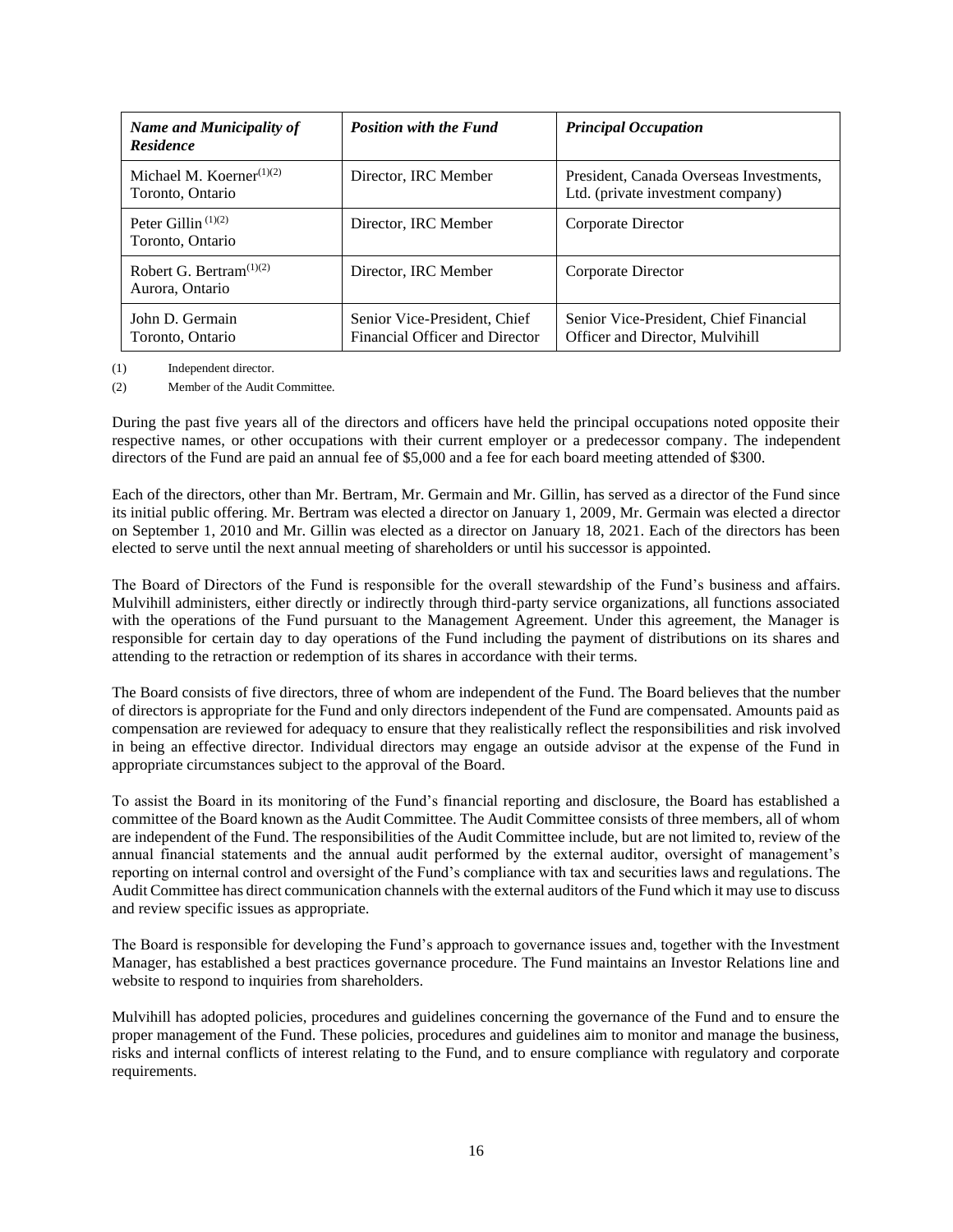In addition, Mulvihill has an asset mix committee consisting of the following: John P. Mulvihill, John Germain, Jack Way, Peggy Shiu and John P. Mulvihill, Jr. The investment process for the Fund begins at the asset mix committee. Members of this committee meet monthly to examine macro-economic variables and relationships among dominant economic factors. This process culminates in an outlook for the various capital markets around the world and provides the fundamental basis for Mulvihill's long-term market outlook. These views are integrated into the investment decision making process at the portfolio management level. The asset mix committee of Mulvihill oversees investment decisions made by the portfolio managers of the Fund and reports to John P. Mulvihill.

The Fund may use derivatives as permitted by the policies of Canadian securities authorities and consistent with the investment objectives and restrictions of the Fund and with the investment policies set by the asset mix committee of Mulvihill. Policies, procedures and guidelines regarding investing in derivatives, including objectives and goals for derivatives trading and the risk management procedures applicable to such trading are reviewed by Mulvihill on a regular basis. If the Fund uses derivatives, it will hold enough assets to cover any obligations it has under the derivative contracts. The exposure of the Fund to derivatives is monitored daily by senior management.

Mulvihill also employs certain risk assessment tools including mark to market valuing of securities, reporting and monitoring of securities exposure and reconciliations of security transactions.

Because shareholders may only retract their Preferred Shares or Class A Shares on notice for payment not more frequently than monthly, they cannot engage in short-term trading of the Fund's securities with the Fund and the Fund has no policies and procedures in relation to such activities.

## <span id="page-19-0"></span>**Proxy Voting Policy**

The Fund has adopted the following proxy guidelines (the "Proxy Guidelines") with respect to the voting of proxies received by it relating to voting securities held by the Fund. The Proxy Guidelines establish standing policies and procedures for dealing with routine matters, as well as the circumstances under which deviations may occur from such standing policies. A general description of certain such policies is outlined below.

(a) *Auditors* 

The Fund will generally vote for proposals to ratify auditors except where non-audit-related fees paid to such auditors exceed audit-related fees.

(b) *Board of Directors* 

The Fund will vote for nominees of management on a case-by-case basis, examining the following factors: independence of the board and key board committees, attendance at board meetings, corporate governance positions, takeover activity, long-term company performance, excessive executive compensation, responsiveness to shareholder proposals and any egregious board actions. The Fund will generally withhold votes from any nominee who is an insider and sits on the audit committee or the compensation committee. The Fund will also withhold support from those individual nominees who have attended fewer than 75% of the board meetings held within the past year without a valid excuse for these absences.

(c) *Compensation Plans* 

The Fund will vote on matters dealing with share-based compensation plans on a case-by-case basis. The Fund will review share-based compensation plans with a primary focus on the transfer of shareholder wealth. The Fund will generally vote for compensation plans only where the cost is within the industry maximum except where (i) participation by outsiders is discretionary or excessive or the plan does not include reasonable limits on participation or (ii) the plan provides for option re-pricing without shareholder approval. The Fund will generally also vote against any proposals to re-price options, unless such re-pricing is part of a broader plan amendment that substantially improves the plan and provided that (i) a value-for-value exchange is proposed; (ii) the top five paid officers are excluded; and (iii) exercised options do not go back into the plan or the company commits to an annual burn rate cap.

#### (d) *Management Compensation*

The Fund will vote on employee stock purchase plans ("ESPPs") on a case-by-case basis. The Fund will generally vote for broadly based ESPPs where all of the following apply: (i) there is a limit on employee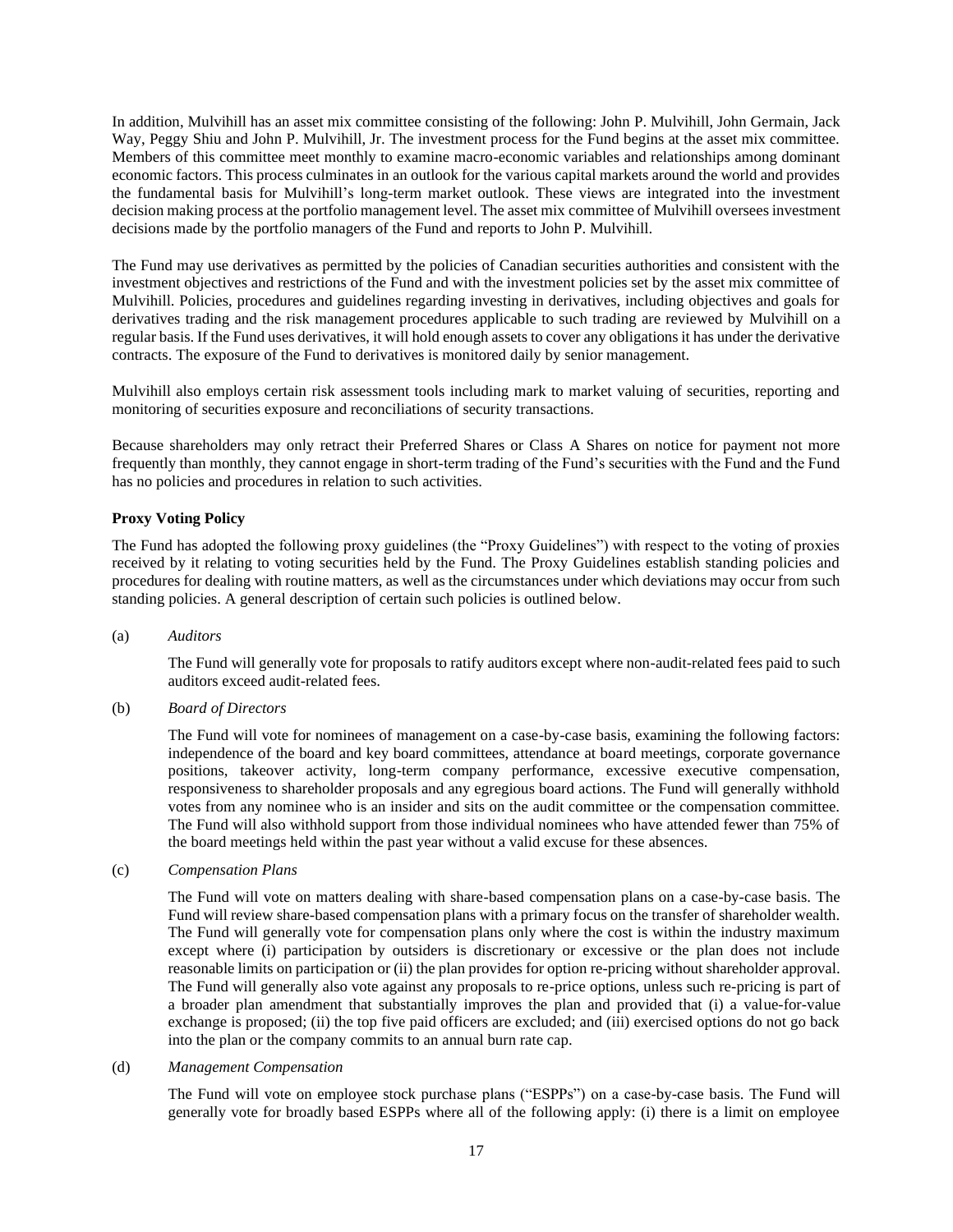contribution; (ii) the purchase price is at least 80% of fair market value; (iii) there is no discount purchase price with maximum employer contribution of up to 20% of employee contribution; (iv) the offering period is 27 months or less; and (v) potential dilution is 10% of outstanding securities or less. The Fund will also vote on a case-by-case basis for shareholder proposals targeting executive and director pay, taking into account the issuer's performance, absolute and relative pay levels as well as the wording of the proposal itself. The Fund will generally vote for shareholder proposals requesting that the issuer expense options or that the exercise of some, but not all options be tied to the achievement of performance hurdles.

(e) *Capital Structure* 

The Fund will vote on proposals to increase the number of securities of an issuer authorized for issuance on a case-by-case basis. The Fund will generally vote for proposals to approve increases where the issuer's securities are in danger of being de-listed or if the issuer's ability to continue to operate is uncertain. The Fund will generally vote against proposals to approve unlimited capital authorization.

#### (f) *Constating Documents*

The Fund will generally vote for changes to constating documents that are necessary and can be classified as "housekeeping". The following amendments will be opposed:

- (i) the quorum for a meeting of shareholders is set below two persons holding 25% of the eligible vote (this may be reduced in the case of a small organization where it clearly has difficulty achieving quorum at a higher level, but the Fund will oppose any quorum below 10%);
- (ii) the quorum for a meeting of the board of directors should not be less than 50% of the number of directors; and
- (iii) the chair of the board has a casting vote in the event of a deadlock at a meeting of directors if that chair is not an independent director.

The Proxy Guidelines also include policies and procedures pursuant to which the Fund will determine how to cause proxies to be voted on non-routine matters including shareholder rights plans, proxy contests, mergers and restructurings and social and environmental issues.

The Proxy Guidelines apply to proxy votes that present a conflict between the interests of Mulvihill or an entity related thereto, on the one hand, and the interests of the shareholders, on the other.

The Fund has retained ISS Governance Services, a subsidiary of RiskMetrics Group to administer and implement the Proxy Guidelines for the Fund.

The Proxy Guidelines are available upon request at no cost by calling toll-free at 1-800-725-7172 or by e-mail at [info@mulvihill.com.](mailto:hybrid@mulvihill.com)

The Fund maintains annual proxy voting records for the period beginning July 1 and ending June 30 of each year. These records are available after August 31 of each year at no cost by calling toll-free 1-800-725-7172 or on Mulvihill's website at www.mulvihill.com.

#### <span id="page-20-0"></span>**BROKERAGE ARRANGEMENTS**

In evaluating the broker's capability to provide best execution, the portfolio managers consider the broker's financial responsibility, the broker's responsiveness, the commission rate involved and the range of services offered by the broker.

There are no ongoing contractual arrangements with any brokers with respect to securities transactions.

In addition to order execution goods and services, dealers or third parties may provide research goods and services, which include: (a) advice as to the value of securities and the advisability of effecting transactions in securities; and (b) analyses and reports concerning securities, issuers, industries, portfolio strategy or economic or political factors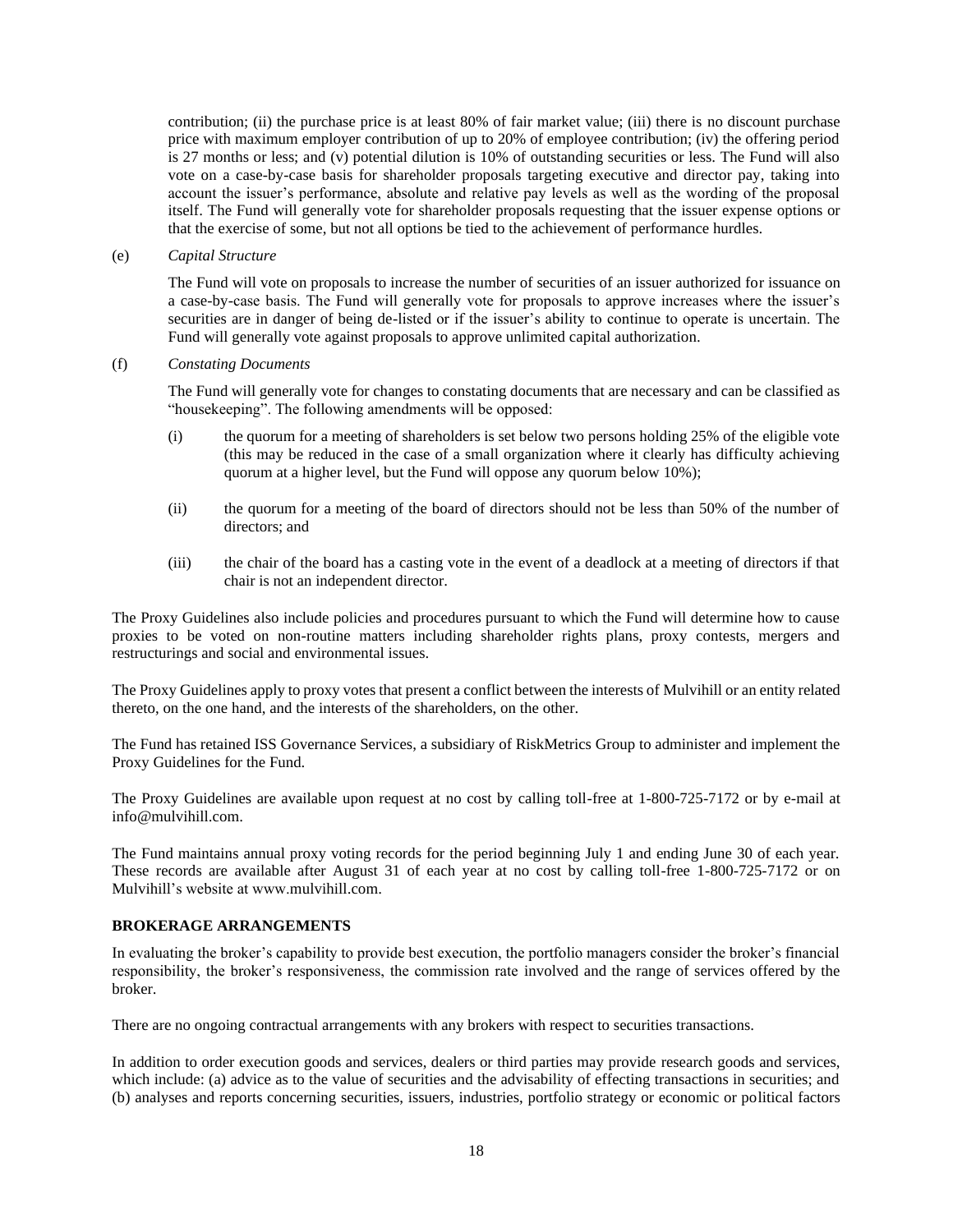and trends that may have an impact on the value of securities. Such goods and services may be provided by the executing dealer directly (known as proprietary research) or by a party other than the executing dealer (known as third party research).

In the event of the provision of a good or service that contains an element that is neither research goods and services nor order execution goods and services ("mixed-use goods and services"), brokerage commissions will only be used to pay for such goods and services which would qualify as either research goods and services or order execution goods and services. The Manager would pay for the remainder of the costs of such mixed-use goods or services.

The portfolio managers make a good faith determination that the portfolio, on whose behalf it directs to a dealer any brokerage transactions involving client brokerage commissions in return for research and order execution goods and services, receives reasonable benefit, considering both the use of the goods and services and the amount of brokerage commissions paid.

There are policies and procedures in place to ensure that, over a reasonable period of time, all clients receive a fair and reasonable benefit in return for the commissions generated.

For a list of any other dealer, broker or third party which provides research goods and services and/or order execution goods and services, at no cost, shareholders can contact us at 1-800-725-7172 or info@mulvihill.com.

## <span id="page-21-0"></span>**CUSTODIAN**

Pursuant to an agreement (the "Custodian Agreement") with the Fund dated May 17, 2007, as amended on November 17, 2009, RBC Investor Services Trust (the "Custodian") is the custodian of the assets of the Fund and is responsible for processing redemptions, calculating NAV, net income and net realized capital gains of the Fund and maintaining the books and records of the Fund. Pursuant to the terms of the Custodian Agreement, the assets of the Fund may also be held by subcustodians. Either party may terminate the Custodian Agreement by giving the other party 30 days' notice.

The address of the Custodian is 155 Wellington Street West, Toronto, Ontario, M5V 3L3. The Custodian is entitled to receive fees from the Fund and to be reimbursed for all expenses and liabilities which are properly incurred by the Custodian in connection with the activities of the Fund.

#### <span id="page-21-1"></span>**REGISTRAR AND TRANSFER AGENT**

Computershare Investor Services Inc. provides the Fund with registrar, transfer and distribution agency services in respect of the Preferred Shares and the Class A Shares from its principal offices in Toronto, Ontario.

#### <span id="page-21-2"></span>**FEES AND EXPENSES**

#### <span id="page-21-3"></span>**Management and Investment Management Fees**

Mulvihill is entitled to a fee at an annual rate of 0.10% of the NAV of the Fund for its services as manager and 1.55% of the NAV of the Fund for its services as investment manager of the Fund. Fees payable to Mulvihill are calculated and payable monthly in arrears and subject to applicable taxes.

#### <span id="page-21-4"></span>**Service Fee**

The Fund will pay a service fee (the "Service Fee") which will be paid to each dealer whose clients hold Class A Shares. The Service Fee will be calculated and paid at the end of each calendar quarter and will be equal to 0.50% annually of the value of the Class A Shares held by clients of the dealer. For these purposes, the value of a Class A Share is the NAV per Unit less \$10.00. No Service Fee is paid in any calendar quarter if regular distributions are not paid to Class A Shareholders in respect of each month in such calendar quarter.

#### <span id="page-21-5"></span>**Operating Expenses**

The Fund pays for all expenses incurred in connection with the operation and administration of the Fund. It is expected that these expenses will include, without limitation: (a) mailing and printing expenses for periodic reports to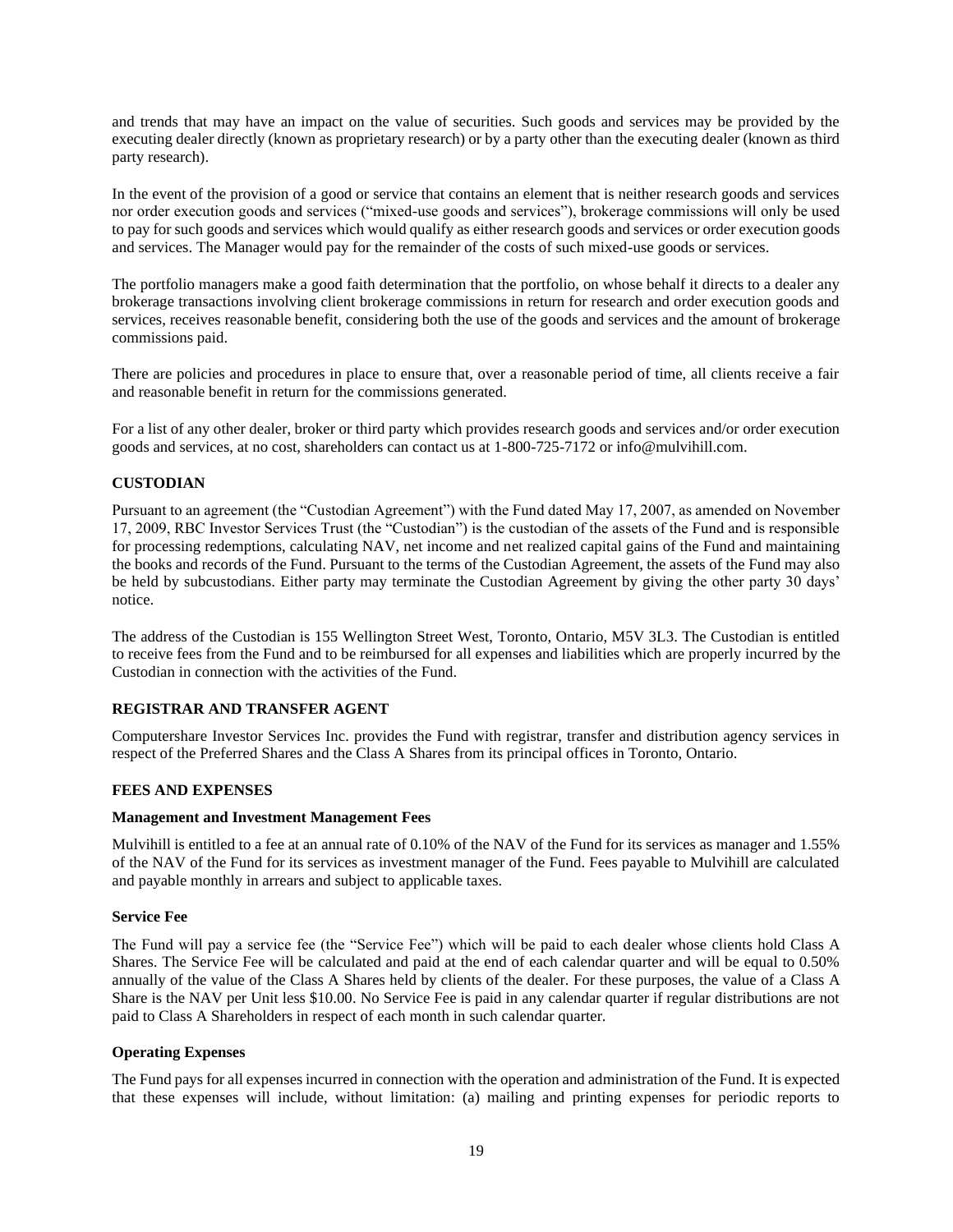shareholders; (b) fees payable to the Transfer Agent; (c) fees payable to members of the IRC of the Fund; (d) fees payable to the auditor and legal advisors of the Fund; (e) regulatory filing, stock exchange and licensing fees; (f) website maintenance costs; and (g) expenditures incurred upon the termination of the Fund. Such expenses will also include expenses of any action, suit or other proceedings in which or in relation to which Mulvihill is entitled to an indemnity by the Fund. The Fund will also be responsible for all commissions and other costs of securities transactions and any extraordinary expenses which may be incurred by it from time to time.

## <span id="page-22-0"></span>**AUDITORS**

The auditors of the Fund are Deloitte LLP, Bay Adelaide Centre, East Tower, 8 Adelaide Street West, Suite 200, Toronto, Ontario, M5H 0A9.

## <span id="page-22-1"></span>**CANADIAN FEDERAL INCOME TAX CONSIDERATIONS**

The following is a summary of the principal Canadian federal income tax considerations generally relevant to investors in the Preferred Shares and Class A Shares and who, for purposes of the Tax Act, are resident in Canada, hold their Preferred Shares and their Class A Shares as capital property, deal at arm's length with and are not affiliated with the Fund, and have not with respect to Preferred Shares or Class A Shares entered into a "derivative forward agreement". This summary is based upon the facts set out in this annual information form, the current provisions of the Tax Act, the regulations thereunder, and the Fund's understanding of the current published administrative policies and assessing practices of Canada Revenue Agency ("CRA") publicly available prior to the date hereof.

This summary is based on the assumptions that:

- (a) the Preferred Shares and the Class A Shares will at all times be listed on the TSX;
- (b) the Fund was not established and will not be maintained primarily for the benefit of non-residents of Canada and at no time will the total fair market value of the shares of the Fund held by persons who are non-residents of Canada and/or partnerships (other than Canadian partnerships within the meaning of the Tax Act) exceed 50% of the fair market value of all of the outstanding shares of the Fund;
- (c) the issuers of securities held by the Fund will not be foreign affiliates of the Fund or any shareholder; and
- (d) the investment objectives and investment restrictions will at all relevant times be as set out herein and that the Fund will at all times comply with such investment objectives and hold only permitted investments.

This summary also takes into account all specific proposals to amend the Tax Act announced prior to the date hereof by the Minister of Finance (Canada) (the "Proposed Amendments"). No assurances can be given that the Proposed Amendments will become law as proposed or at all.

**This summary is not exhaustive of all possible Canadian federal income tax considerations and, in particular, does not describe income tax considerations relating to the deductibility of interest on money borrowed to acquire Preferred Shares and Class A Shares. This summary does not take into account or anticipate any changes in law, whether by legislative, governmental or judicial action, other than the Proposed Amendments. This summary does not deal with foreign, provincial or territorial income tax considerations, which might differ from the federal considerations. This summary does not apply to shareholders that are "financial institutions" as defined in section 142.2 of the Tax Act, "specified financial institutions" as defined in section 248 of the Tax Act or to a shareholder an interest in which is a "tax shelter investment" as defined in section 143.2 of the Tax Act.**

**This summary is of a general nature only and does not constitute legal or tax advice to any particular investor. Accordingly, investors are advised to consult their own tax advisors with respect to their individual circumstances.**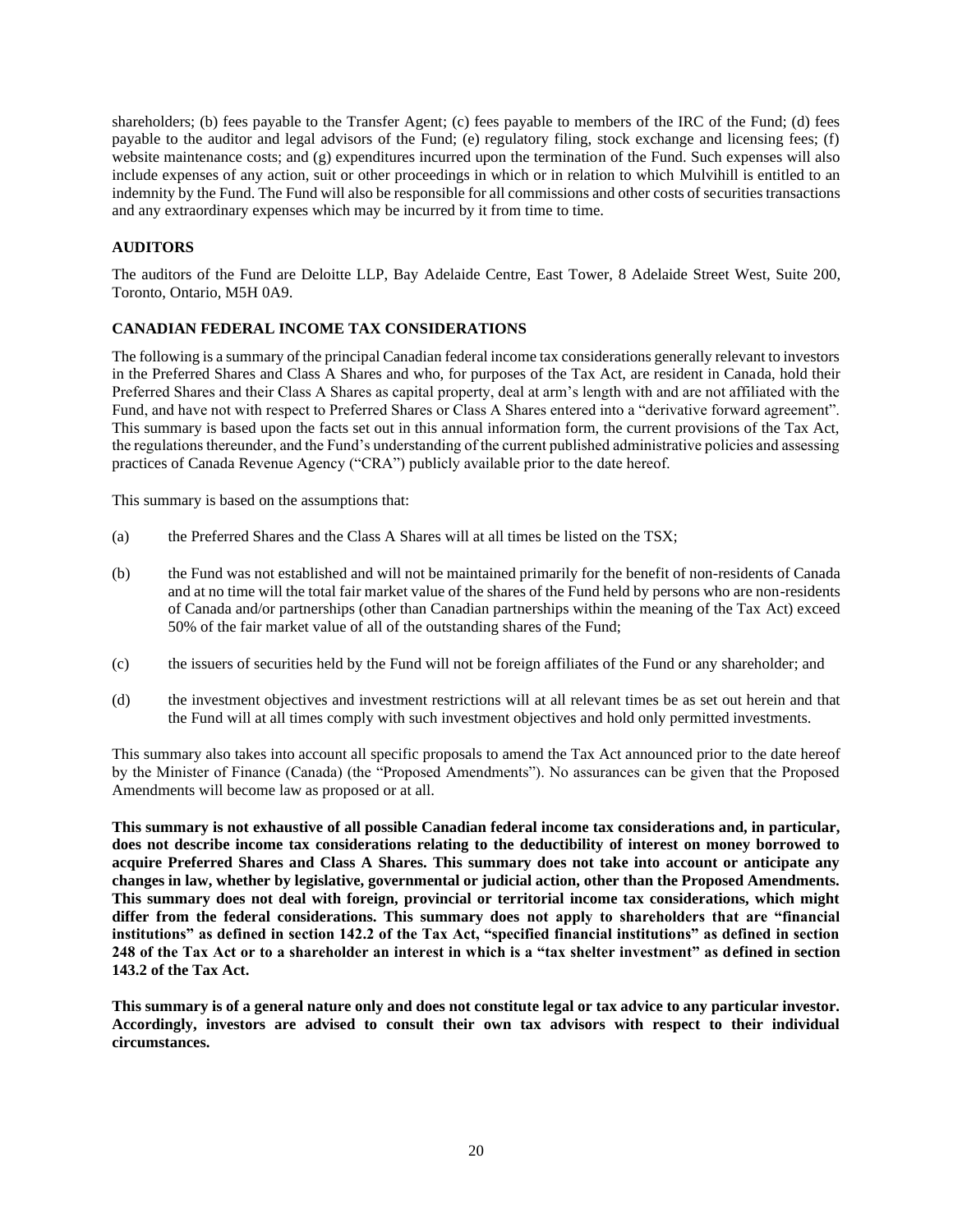#### <span id="page-23-0"></span>**Tax Treatment of the Fund**

The Fund currently qualifies, and intends at all times to qualify, as a "mutual fund corporation" as defined in the Tax Act. As a mutual fund corporation, the Fund is entitled in certain circumstances to a refund of tax paid by it in respect of its net realized capital gains. In certain circumstances where the Fund has recognized a capital gain in a taxation year, it may elect not to pay capital gains dividends in that taxation year and instead pay refundable capital gains tax, which may in the future be fully or partially refundable upon the payment of sufficient capital gains dividends and/or capital gains redemptions. Also, as a mutual fund corporation, the Fund maintains a capital gains dividend account in respect of capital gains realized by the Fund and from which it may elect to pay dividends ("capital gains dividends") which are treated as capital gains in the hands of the shareholders of the Fund.

The Fund is required to include in computing its income all dividends received. In computing its taxable income, the Fund is generally entitled to deduct all taxable dividends received on shares of taxable Canadian corporations. Dividends received by the Fund on other shares will, however, be included in computing the income of the Fund, and are not deductible in computing its taxable income.

The Fund is a "financial intermediary corporation" (as defined in the Tax Act) and, as such, is not subject to tax under Part IV.1 of the Tax Act on dividends received by the Fund nor is it generally liable to tax under Part VI.1 of the Tax Act on dividends paid by the Fund on "taxable preferred shares" (as defined in the Tax Act). As a mutual fund corporation (which is not an "investment corporation" as defined in the Tax Act), the Fund is generally subject to a refundable tax of 38 1/3% under Part IV of the Tax Act on taxable dividends received during the year to the extent such dividends are deductible in computing taxable income of the Fund. This tax is fully refundable upon payment of sufficient dividends other than capital gains dividends ("Ordinary Dividends") by the Fund.

The Fund has purchased BNS Shares with the objective of earning dividends thereon over the life of the Fund, and intends to treat and report transactions undertaken in respect of such shares on capital account. Generally, the Fund is considered to hold such shares on capital account unless the Fund is considered to be trading or dealing in securities or otherwise carrying on a business of buying and selling securities or the Fund has acquired the securities in a transaction or transactions considered to be an adventure in the nature of trade.

In computing the adjusted cost base of any particular security, the Fund is generally required to average the cost of that security with the adjusted cost base of all other identical securities owned by the Fund at the time of acquisition.

The Fund writes covered call options with the objective of increasing the yield on its assets beyond the dividends received on BNS Shares. In accordance with CRA's published administrative practice, transactions undertaken by the Fund in respect of such options are treated and reported for purposes of the Tax Act on capital account.

Premiums received on call options written by the Fund (to the extent such call options relate to securities actually owned by the Fund at the time the option is written and such securities are held on capital account as discussed above) will constitute capital gains of the Fund in the year received, and gains or losses realized upon dispositions of securities owned by the Fund (whether upon the exercise of call options written by the Fund or otherwise) will constitute capital gains or capital losses of the Fund in the year realized. Where a call option is exercised the proceeds received by the Fund for the option will be included in the proceeds of disposition of the securities sold pursuant to the option and the premium received for such option will not give rise to a capital gain at the time the option is written.

To the extent that the Fund earns income (other than certain dividends from taxable Canadian corporations and taxable capital gains) including interest and dividends from corporations other than taxable Canadian corporations, the Fund will be subject to income tax on such income and no refund will be available.

The Fund has elected in accordance with the Tax Act to have each of its "Canadian securities" (as defined in subsection 39(6) of the Tax Act) treated as capital property. Such an election ensures that gains or losses realized by the Fund on dispositions of Canadian securities will be taxed as capital gains or capital losses.

#### <span id="page-23-1"></span>**Tax Treatment of Shareholders**

Shareholders must include in income Ordinary Dividends received from the Fund. For individual shareholders, Ordinary Dividends will be subject to the usual gross-up and dividend tax credit rules with respect to taxable dividends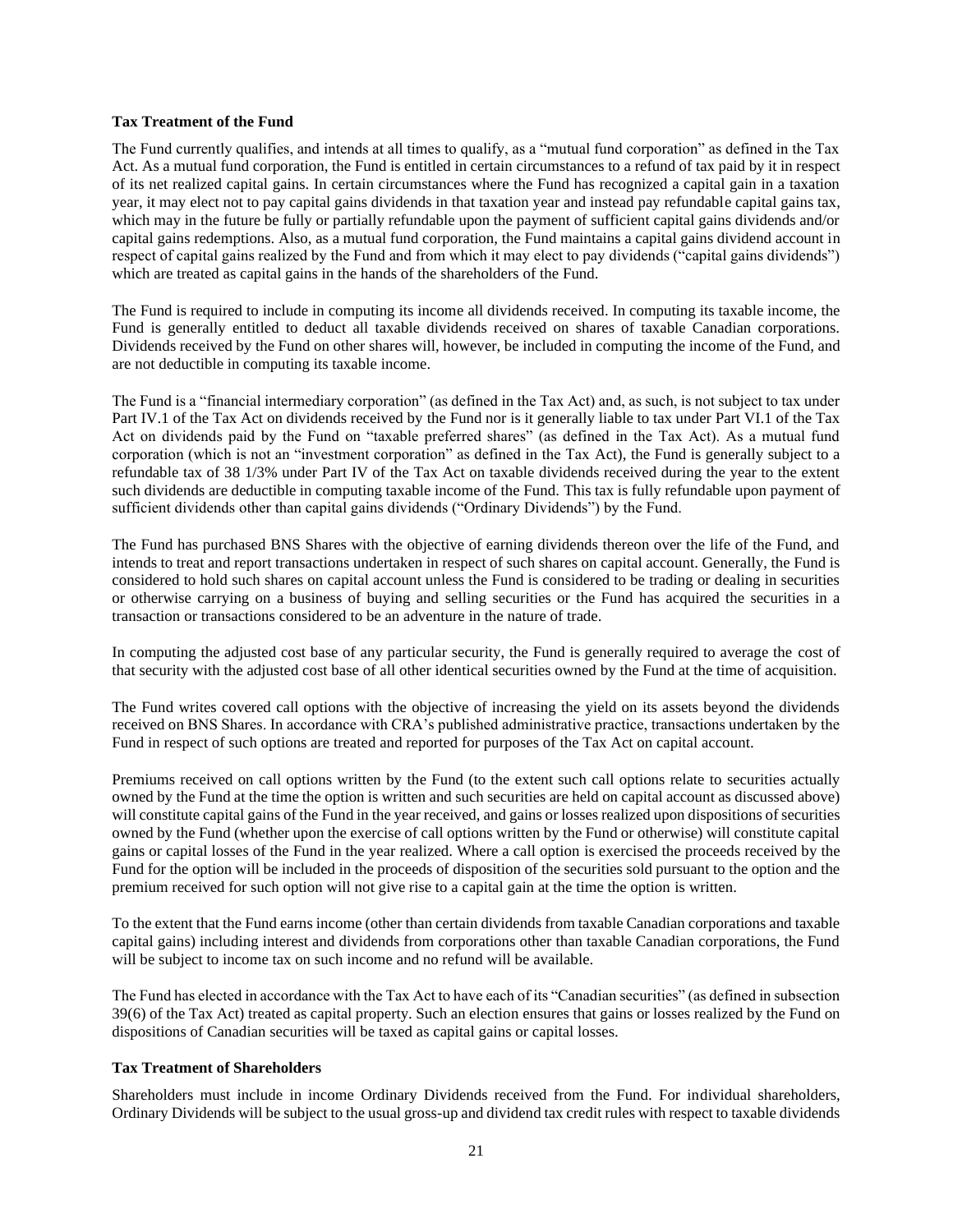(including "eligible dividends") paid by taxable Canadian corporations under the Tax Act. Ordinary Dividends received by a corporation other than a "specified financial institution" (as defined in the Tax Act) will normally be deductible in computing its taxable income.

Ordinary Dividends on Preferred Shares will generally be subject to a 10% tax under Part IV.1 of the Tax Act when such dividends are received by a corporation (other than a "private corporation" or a "financial intermediary corporation", as defined in the Tax Act) to the extent that such dividends are deductible in computing the corporation's taxable income.

A shareholder which is a private corporation for purposes of the Tax Act, or any other corporation controlled directly or indirectly by or for the benefit of an individual (other than a trust) or a related group of individuals (other than trusts) may be liable to pay a 38 1⁄3% refundable tax under Part IV of the Tax Act on Ordinary Dividends received on Preferred Shares or Class A Shares, to the extent that such dividends are deductible in computing the corporation's taxable income. Where Part IV.1 tax also applies to an Ordinary Dividend received by a particular corporation, the rate of Part IV tax otherwise payable by such corporation is reduced by 10% of the amount of such Ordinary Dividend.

The amount of any capital gains dividend received by a shareholder from the Fund will be considered to be a capital gain of the shareholder from the disposition of capital property in the taxation year of the shareholder in which the capital gains dividend is received.

The intention of the Fund is to pay monthly distributions and, in addition, to pay a special year-end dividend to holders of Class A Shares where the Fund has net taxable capital gains upon which it would otherwise be subject to tax (other than taxable capital gains in respect of options that are outstanding at year-end) or would not otherwise obtain a refund of refundable tax in respect of dividend income.

The Fund may make returns of capital in respect of the Class A Shares. Such a return of capital will not be included in the income of the holder of the share, but will reduce the adjusted cost base of such share. To the extent that the adjusted cost base of a Class A Share would otherwise be less than zero, the negative amount will be deemed to be a capital gain realized by the shareholder from the disposition of the share and the adjusted cost base will be increased by the amount of such deemed capital gain.

Upon the redemption, retraction or other disposition of a share, a capital gain (or a capital loss) will be realized to the extent that the proceeds of disposition of the share exceed (or are less than) the aggregate of the adjusted cost base of the share and any reasonable costs of disposition. If the holder is a corporation, any capital loss arising on the disposition of a share may in certain circumstances be reduced by the amount of any Ordinary Dividends received on the share. Analogous rules apply to a partnership or trust of which a corporation, partnership or trust is a member or beneficiary. For purposes of computing the adjusted cost base of each share of a particular class, a shareholder must average the cost of such share with the adjusted cost base of any shares of that class already held as capital property.

One-half of a capital gain is included in computing income as a taxable capital gain and one-half of a capital loss may be deducted against taxable capital gains to the extent and under the circumstances prescribed in the Tax Act. A shareholder that is a Canadian-controlled private corporation will be subject to an additional refundable tax, which includes an amount in respect of taxable capital gains.

## <span id="page-24-0"></span>**Eligibility for Investment**

Provided that the Fund qualifies and continues to qualify as a mutual fund corporation under the Tax Act or if the Class A Shares or Preferred Shares are listed on a "designated stock exchange" for purposes of the Tax Act (which includes the TSX), such shares will be qualified investments for trusts governed by registered retirement savings plans, registered retirement income funds, deferred profit sharing plans, registered disability savings plans, registered education savings plans and tax-free savings accounts (each, a "registered plan").

However, if the Preferred Shares or Class A Shares are a "prohibited investment" for a tax-free savings account, registered retirement savings plan, registered disability savings plan, registered education savings plan, or registered retirement income fund, the holder of a tax-free savings account or registered disability savings plan, subscriber of a registered education savings plan or annuitant under a registered retirement savings plan or registered retirement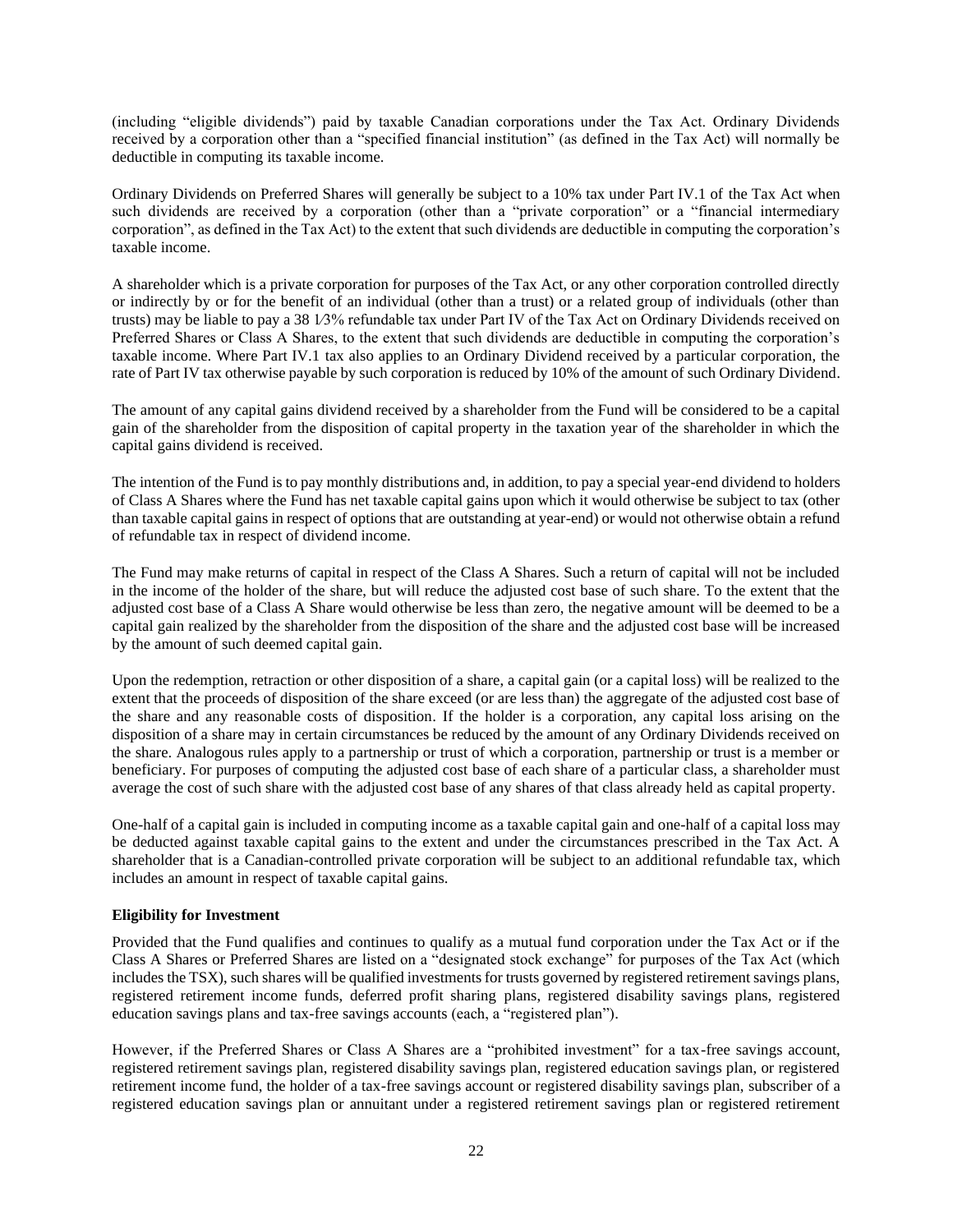income fund, will be subject to a penalty tax as set out in the Tax Act. An investment in the Preferred Shares or Class A Shares will not generally be a "prohibited investment" unless the holder, subscriber or annuitant does not deal at arm's length with the Fund for purposes of the Tax Act or if the holder, subscriber or annuitant has a significant interest (within the meaning of the Tax Act) in the Fund. Holders of tax-free savings accounts or registered disability savings plans, subscribers of registered educations savings plans, and annuitants under registered retirement savings plans and registered retirement income funds should consult their own tax advisors to ensure that neither Preferred Shares nor Class A Shares would be a "prohibited investment" in their particular circumstances.

## <span id="page-25-0"></span>**Exchange of Tax Information**

The Fund is required to comply with due diligence and reporting obligations imposed under amendments to the Tax Act that implemented the Canada-United States Enhanced Tax Information Exchange Agreement. As long as the Preferred Shares and Class A Shares continue to be registered in the name of CDS and to be regularly traded listed on the TSX, or any other established securities market, the Fund should not have any U.S. reportable accounts and, as a result, should not be required to provide information to the CRA in respect of securityholders. However, dealers through which securityholders hold their Preferred Shares and Class A Shares are subject to due diligence and reporting obligations with respect to financial accounts they maintain for their clients. Securityholders (and, if applicable, the controlling person(s) of a securityholder) may be requested to provide information to their dealer to identify U.S. persons holding the Preferred Shares and Class A Shares. If a securityholder, or its controlling person(s), is a "Specified U.S. Person" (including a U.S. citizen who is a resident of Canada) or if a securityholder does not provide the requested information and indicia of U.S. status are present, Part XVIII of the Tax Act will generally require information about the securityholder's investments held in the financial account maintained by the dealer to be reported to the CRA, unless the investments are held within a registered plan. The CRA will then provide that information to the U.S. Internal Revenue Service.

In addition, reporting obligations in the Tax Act have been enacted to implement the Organization for Economic Cooperation and Development Common Reporting Standard (the "CRS Rules"). Pursuant to the CRS Rules, Canadian financial institutions are required to have procedures in place to identify accounts held by tax residents of foreign countries other than the U.S. ("Reportable Jurisdictions") or by certain entities any of whose "controlling persons" are tax residents of Reportable Jurisdictions. The CRS Rules provide that Canadian financial institutions must report certain account information and other personal identifying details of securityholders (and, if applicable, of the controlling persons of such securityholders) who are tax residents of Reportable Jurisdictions to the CRA annually. Such information would generally be exchanged on a reciprocal, bilateral basis with Reportable Jurisdictions in which the account holders or such controlling persons are tax resident under the provisions and safeguards of the Multilateral Convention on Mutual Administrative Assistance in Tax Matters or the relevant bilateral tax treaty. Under the CRS Rules, securityholders will be required to provide such information regarding their investment in the Fund to their dealer for the purpose of such information exchange, unless the investment is held within a registered plan.

#### <span id="page-25-1"></span>**RISK FACTORS**

An investment in the Fund may be deemed to be speculative and involves significant risks. Investors should review closely the investment objectives and investment strategies to be utilized by the Fund to familiarize themselves with the risks associated with an investment in the Fund. The following are certain considerations relating to an investment in the Fund which should also be considered before purchasing its securities.

#### <span id="page-25-2"></span>**Concentration Risk**

The Fund was created to hold only BNS shares and is not expected to have significant exposure to any other investments or assets. The Fund's holdings are concentrated in BNS Shares and they are not diversified.

#### <span id="page-25-3"></span>**Risks Associated with an Investment in BNS Shares**

Investors should review carefully the continuous disclosure documents of BNS, and in particular the annual information form of BNS, for a discussion of the risk factors that BNS considers applicable to BNS and BNS Shares.

At any time, BNS may decide to decrease or discontinue the payment of dividends on BNS Shares. Any decrease in the dividends received by the Fund on its BNS Shares will decrease the distribution coverage ratio for the Preferred Shares. Such a decrease could reduce or result in the cessation of the distributions payable to the holders of Class A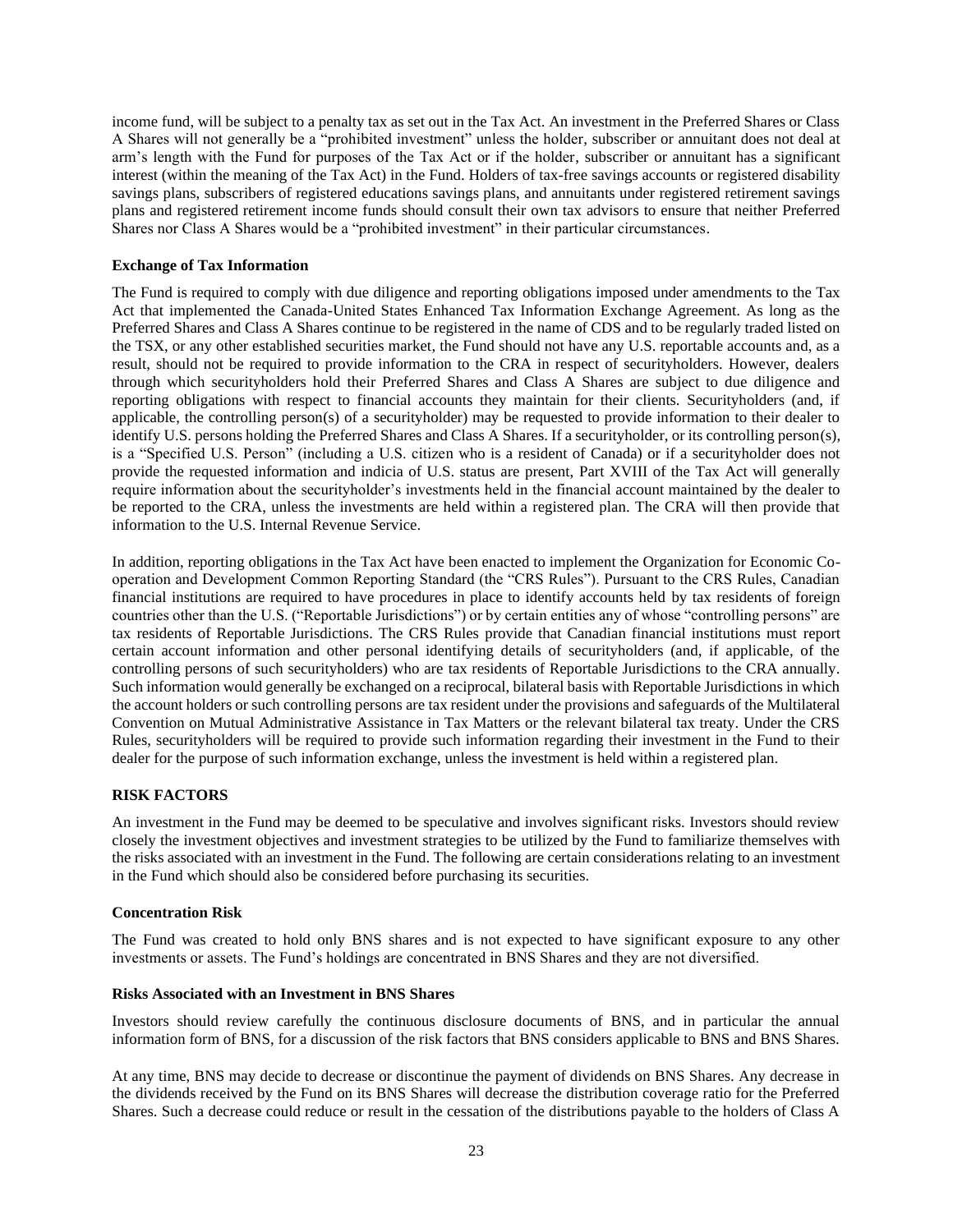Shares. It could also result in the reduction or discontinuance of the distributions payable to the holders of Preferred Shares or result in their payment in a form other than ordinary dividends.

An investment in the Preferred Shares or the Class A Shares does not constitute an investment in BNS Shares. Holders of the Fund's Preferred Shares or Class A Shares will not own the BNS Shares held by the Fund and will not have any voting or other rights with respect to such shares.

## <span id="page-26-0"></span>**Performance of the Fund's Portfolio**

NAV per Unit will vary as the value of the BNS Shares varies. At any time, BNS may decide to decrease or discontinue the payment of dividends on its shares. The Fund has no control over the factors that affect BNS Shares, including factors such as fluctuations in interest rates, changes in management or strategic direction, achievement of strategic goals, mergers, acquisitions and divestitures and changes in dividend and distribution policies. An investment in Units does not constitute an investment in the BNS Shares. Holders of the Preferred Shares and Class A Shares will not own the securities held by the Fund and will not have any voting or other rights with respect to such securities.

#### <span id="page-26-1"></span>**No Assurances of Achieving Investment Objectives**

There is no assurance that the Fund will be able to achieve its distribution objectives or the Fund's investment objective of returning the issue prices of the Preferred Shares and the Class A Shares to holders of those shares on the Termination Date.

There is no assurance that the Fund will be able to pay distributions. The funds available for distribution to holders of Preferred Shares and Class A Shares will vary according to, among other things, the dividends paid on BNS Shares, the level of option premiums received and the value of the securities comprising the portfolio. Since the dividends received by the Fund will not be sufficient to meet the objectives of the Fund in respect of the payment of distributions, the Fund will depend on the receipt of option premiums and the realization of capital gains to meet those objectives. Although many investors and financial market professionals price options based on the Black-Scholes Model, in practice actual option premiums are determined in the marketplace and there is no assurance that the premiums predicted by such a pricing model can be attained.

#### <span id="page-26-2"></span>**Greater Volatility of the Class A Shares**

An investment in the Class A Shares is a leveraged investment because the Preferred Shares have priority in payment of any distributions or any proceeds from the winding up of the Fund. This leverage amplifies the potential return to Class A Share investors in so far as returns in excess of the amounts payable to holders of Preferred Shares accrue first to the benefit of the holders of Class A Shares. Conversely, any losses incurred on the Fund's portfolio accrue to the detriment of the holders of Class A Shares since the Preferred Shares rank prior to the Class A Shares in respect of distributions and proceeds upon the winding up of the Fund.

#### <span id="page-26-3"></span>**Trading at a Discount**

The Fund cannot predict whether the Preferred Shares and the Class A Shares will trade above, at or below NAV per Unit.

## <span id="page-26-4"></span>**Use of Options and Other Derivative Instruments**

The Fund is subject to the full risk of its investment position in the BNS Shares comprising the portfolio, including those BNS Shares that are subject to outstanding call options and those BNS Shares underlying put options written by the Fund, should the market price of such BNS Shares decline. In addition, the Fund will not participate in any gain on the BNS Shares that are subject to outstanding call options above the strike price of the options.

The use of options may have the effect of limiting or reducing the total returns of the Fund if the Manager's expectations concerning future events or market conditions prove to be incorrect. In such circumstances, the Fund may have to increase the percentage of its portfolio that is subject to covered call options to meet its targeted distribution. In addition, the premiums associated with writing covered call options may be outweighed by the foregone opportunity of remaining invested directly in the BNS Shares comprising the portfolio.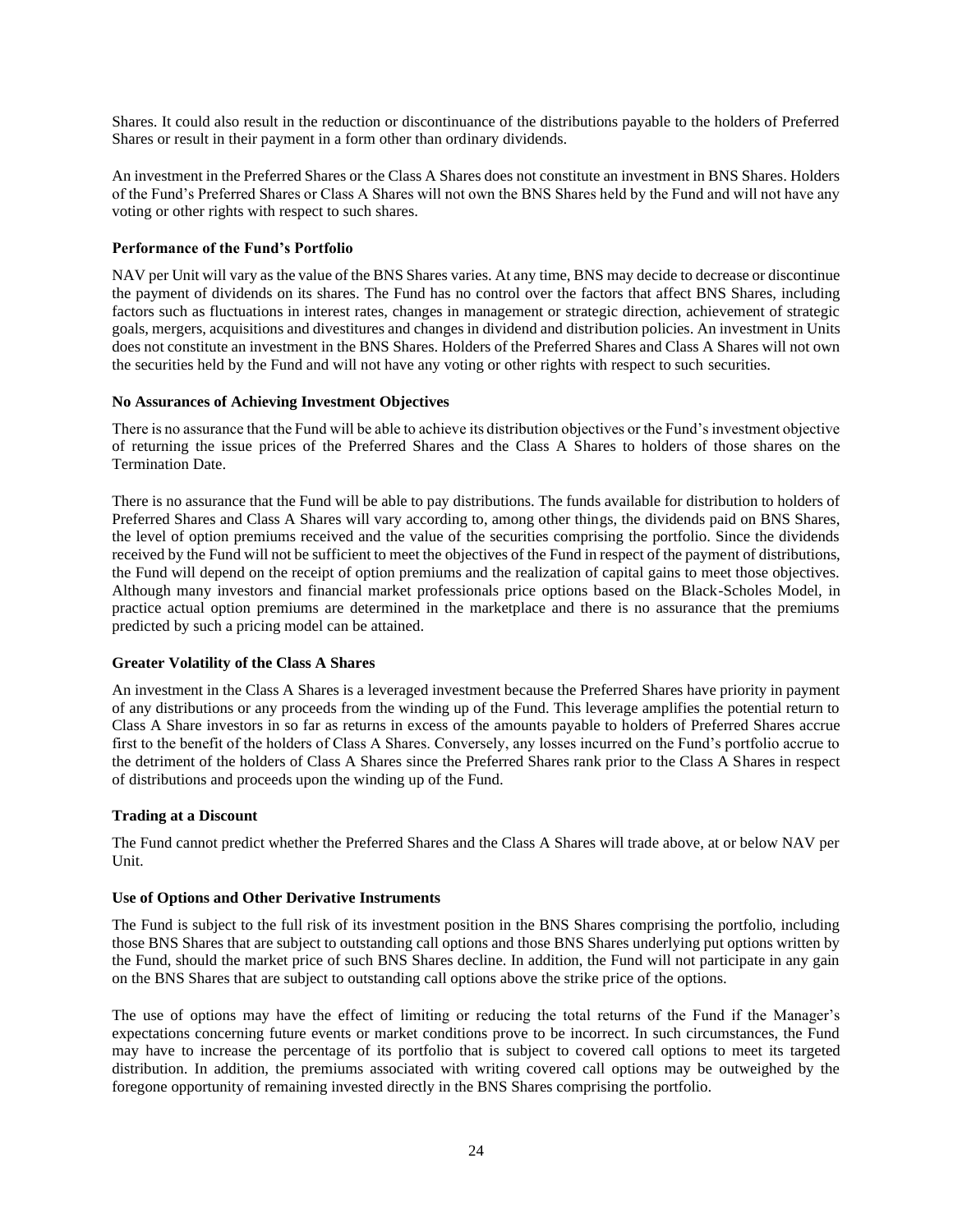There can be no assurance that a liquid exchange or over-the-counter market will exist to permit the Fund to write covered call options or cash-covered put options on desired terms or to close out option positions should it desire to do so. The ability of the Fund to close out its positions may also be affected by exchange-imposed daily trading limits on options or the lack of a liquid over-the-counter market. If the Fund is unable to repurchase a call option that is inthe-money, it will be unable to realize its profits or limit its losses until such time as the option becomes exercisable or expires. In addition, upon the exercise of a put option, the Fund will be obligated to acquire a security at the strike price that may exceed the then current market value of such security.

Where the Fund has purchased call options and entered into other derivative transactions there is also the risk that the counterparty (whether a clearing corporation in the case of exchange-traded instruments, or other third party in the case of over-the-counter instruments) may be unable to meet its obligations under the transaction and may default on such obligations, which could prevent Fund from reducing a loss or making a profit.

## <span id="page-27-0"></span>**Reliance on the Manager**

Mulvihill manages the portfolio of the Fund in a manner consistent with the investment objectives, investment strategies and investment restrictions of the Fund. The officers of Mulvihill who are primarily responsible for the management of the Fund's portfolio have extensive experience in managing investment portfolios, but there is no certainty that they will continue to be employees of Mulvihill over the entire life of the Fund.

## <span id="page-27-1"></span>**Significant Retractions**

The Preferred Shares and the Class A Shares are retractable annually and monthly for a price based on NAV per Unit (which represents the value that the Fund is able to obtain in the market when it sells portfolio securities to fund the retraction). The purpose of the retraction right is to prevent the Preferred Shares and the Class A Shares from trading at a substantial discount to their market value and to provide shareholders with the right to realize their investment without any trading discount to such value. While the retraction right provides shareholders the option of liquidity, there can be no assurance that it will reduce trading discounts. If a significant number of Preferred Shares and Class A Shares are retracted, the trading liquidity of the Preferred Shares and the Class A Shares could be significantly reduced. In addition, the expenses of the Fund would be spread among fewer Preferred Shares and Class A Shares, potentially resulting in lower NAV per Unit.

## <span id="page-27-2"></span>**Tax Changes**

There can be no assurance that changes will not be made to the tax rules affecting the taxation of the Fund or the Fund's investments, or that such tax rules will not be administered in a way that is less advantageous to the Fund or its shareholders.

#### <span id="page-27-3"></span>**Tax Treatment of Proceeds of Disposition and Option Premiums**

In determining its income for tax purposes, the Fund will treat gains and losses realized on the disposition of securities in the portfolio, option premiums received on the writing of covered call options and cash-covered put options and any losses sustained on closing out options as capital gains and capital losses in accordance with CRA's published administrative practice. CRA's practice is not to grant advance income tax rulings on the characterization of items as capital or income and no advance income tax ruling has been applied for or received from CRA.

If, contrary to CRA's published administrative practice and the advice of counsel or as a result of a change of law, some or all of the transactions undertaken by the Fund in respect of covered options and securities in the portfolio were treated on income rather than capital account, after-tax returns to holders of Preferred Shares and Class A Shares could be reduced and the Fund may be subject to non-refundable income tax in respect of income from such transactions, and the Fund may be subject to penalty taxes in respect of excessive capital gains dividend elections.

## <span id="page-27-4"></span>**Recent Global Market Conditions**

Global financial markets have experienced substantial volatility in recent years. Significant sources of this volatility have included the revaluation of assets on the balance sheets of international financial institutions resulting in a reduction in liquidity among financial institutions and generally reduced availability of credit, substantial intervention by central banks as well as global governments in financial markets, low economic growth in various markets and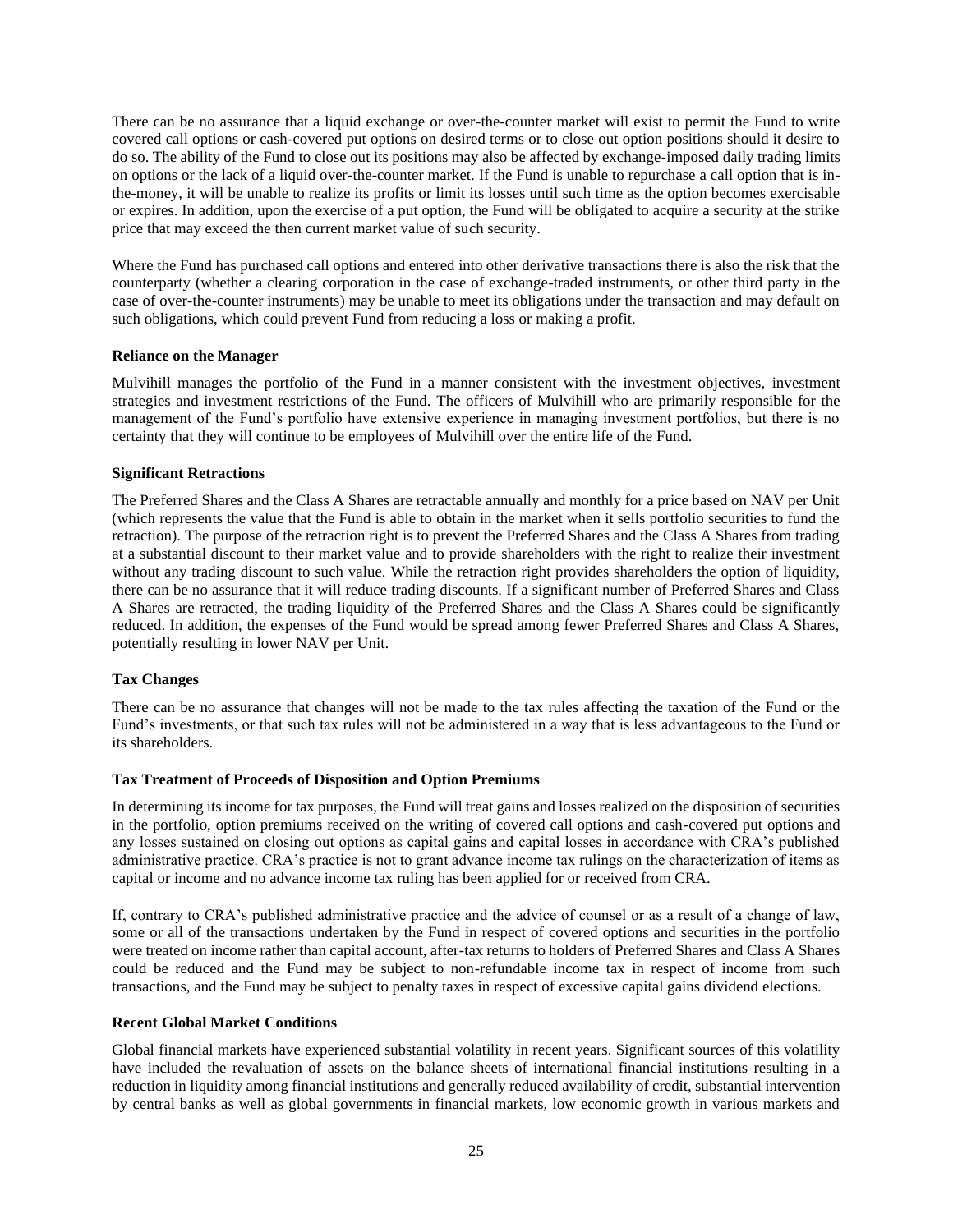economies, substantial changes in currency valuations and commodity prices and concerns regarding both inflation and deflation. Further, continued concerns about global health risks or epidemics/pandemics, the European Sovereign debt crisis, uncertainty surrounding the ratification and implementation of the United States-Mexico-Canada Agreement, developments in the Middle East and North Korea, strained trade relations between and trade barriers instituted by the U.S. and a number of other countries (including Canada), matters related to the United Kingdom's withdrawal from the EU, tightening monetary policy in the U.S., and matters related to the U.S. government debt limits, may adversely impact the global equity markets, which may adversely affect the prospects of the Fund and the value of the Fund. A substantial drop in the markets in which the Fund invests could be expected to have a negative effect on the value of the shares of the Fund.

More recently, an outbreak of the respiratory disease designated as a novel coronavirus in December 2019 has caused substantial volatility and declines in global financial markets, which have caused losses for investors. The impact of this novel coronavirus pandemic, and other epidemics and pandemics that may arise in the future, may be short term or may last for an extended period of time, and in either case may result in a substantial economic downturn or recession.

## <span id="page-28-0"></span>**Cyber Security Risk**

Cyber security risk is the risk of harm, loss and liability resulting from a breach or failure of information technology systems. Breaches or failures of information technology systems ("Cyber Security Events") can result from deliberate attacks or unintentional events and may arise from external or internal sources. Deliberate cyber attacks include gaining unauthorized access to digital systems (through "hacking" or malicious software coding) for purposes of misappropriating assets or sensitive information, corrupting data, equipment or systems, or causing operational disruption. Deliberate cyber attacks may also be carried out in a manner that does not require gaining unauthorized access, such as causing denial-of-service attacks on websites (i.e., efforts to make network services unavailable to intended users).

The primary risk to the Fund from the occurrence of Cyber Security Events include disruption in operations, reputational damage, disclosure of confidential information, regulatory penalties, additional compliance costs associated with corrective measures, and/or financial loss. The Fund's third party service providers (e.g., custodian, administrator, transfer agent) or the issuers that the Fund invests in may also be subject to a Cyber Security Event which could adversely affect the Fund and its operations. The Fund cannot control the cyber security plans and systems put in place by its service providers or any other third party whose operations may affect the Fund or its shareholders and they could be adversely affected as a result.

## <span id="page-28-1"></span>**Credit Risk**

The Fund is subject to the credit risk that its counterparty (whether a clearing corporation, in the case of exchange traded instruments, or other third party, in the case of over-the-counter instruments) may be unable to meet its obligations. The Fund manages these risks through the use of various risk limits and trading strategies.

The Fund is also exposed to counterparty credit risk on derivative financial instruments. The counterparty credit risk for derivative financial instruments is managed by dealing with counterparties that have a credit rating that is not below the level of approved credit ratings as set out in NI 81-102.

## <span id="page-28-2"></span>**Liquidity Risk**

Liquidity risk is the possibility that investments in the Fund cannot be readily converted into cash when required. To manage this risk, the Fund invests the majority of its assets in investments that are traded in an active market and which can be easily disposed. In addition, the Fund aims to retain sufficient cash and short-term investments to maintain liquidity and to meet its obligations when due.

## <span id="page-28-3"></span>**MATERIAL CONTRACTS**

The following documents can reasonably be regarded as material to holders of Preferred Shares and Class A Shares:

(a) the articles of incorporation and articles of amendment of the Fund;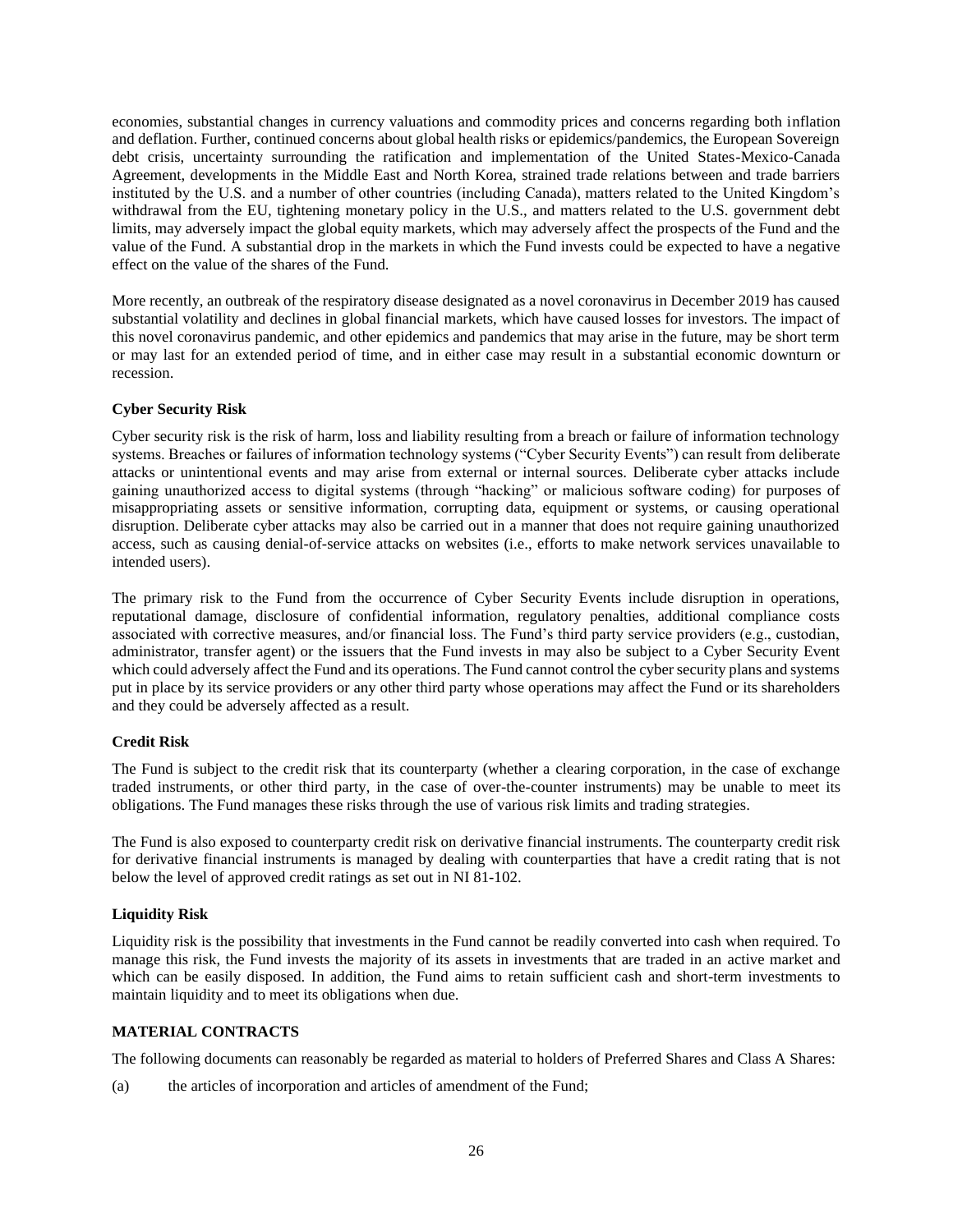- (b) the Management Agreement;
- (c) the Investment Management Agreement; and
- (d) the Custodian Agreement.

Copies of the foregoing may be inspected during business hours at the principal office of the Fund.